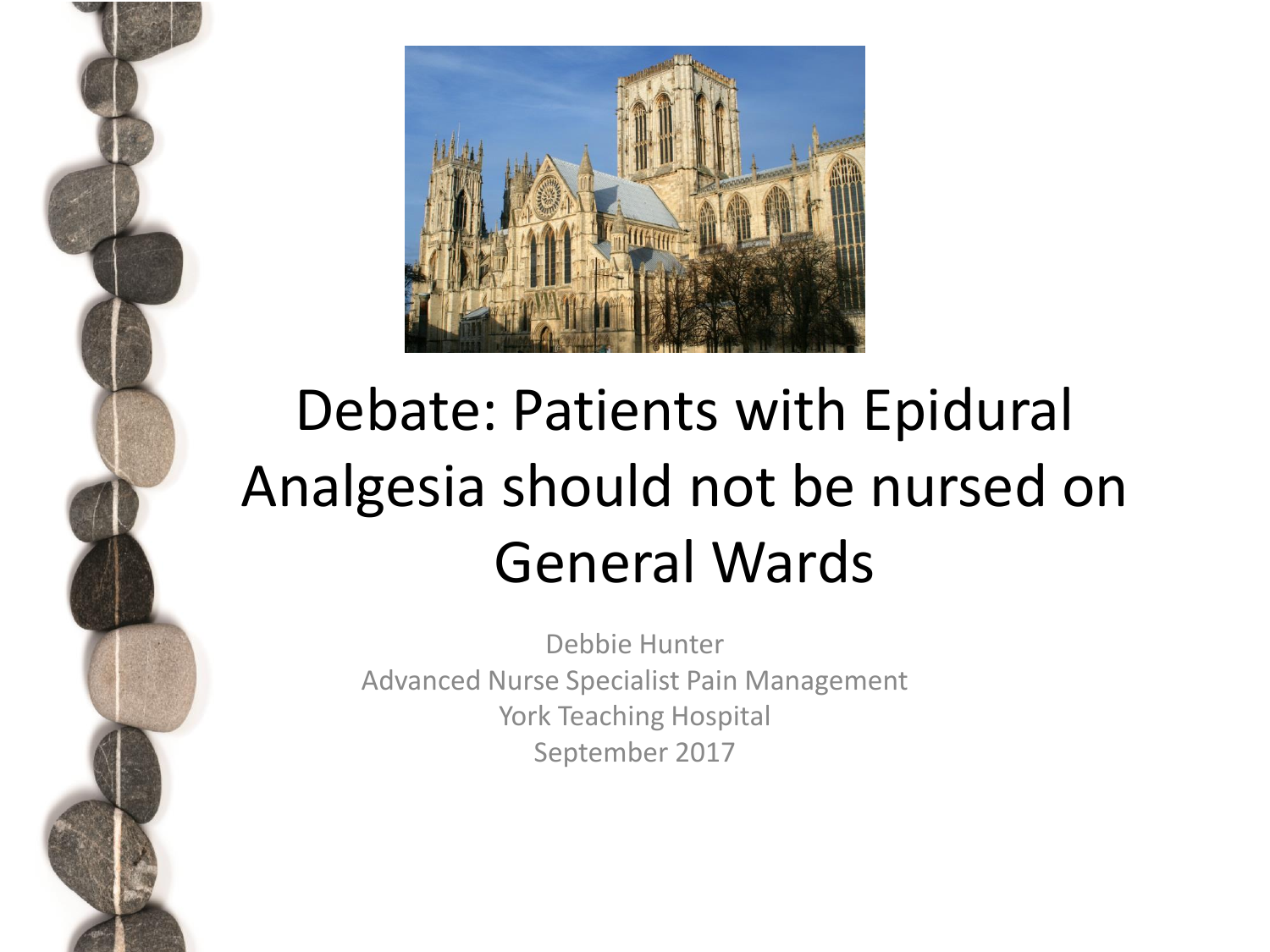

# York Teaching Hospital

• 700 bed acute Hospital - merged with Scarborough Hospital Serves a population of 500,000 in North Yorkshire

• Acute Pain service est.1989

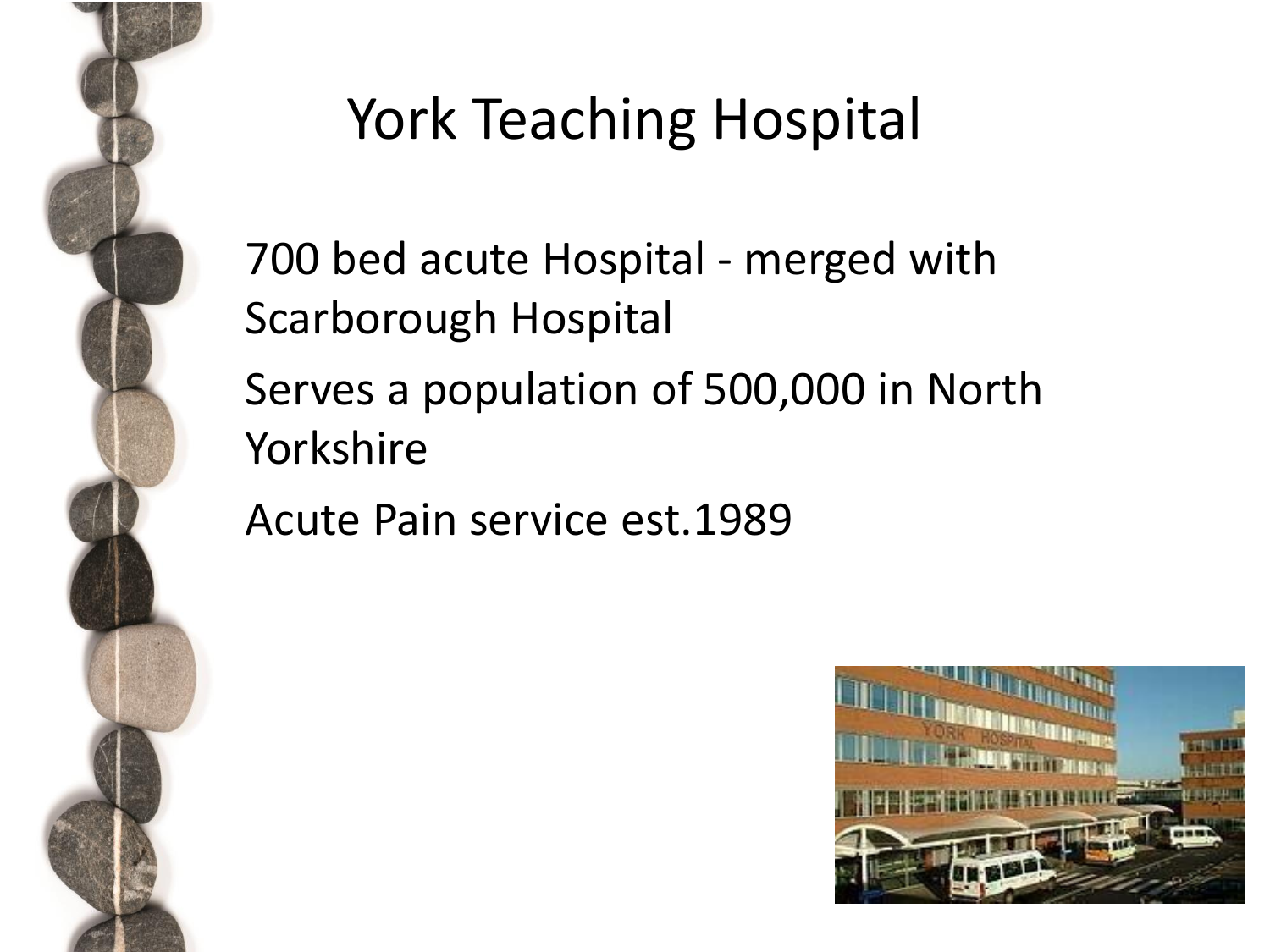

### Introduction

Little evidence exists describing the optimum place to nurse Postoperative Thoracic Epidurals.

• Clinical evidence from 26 years of continuous CPD audit of Epidural Analgesia from the York Acute Pain service.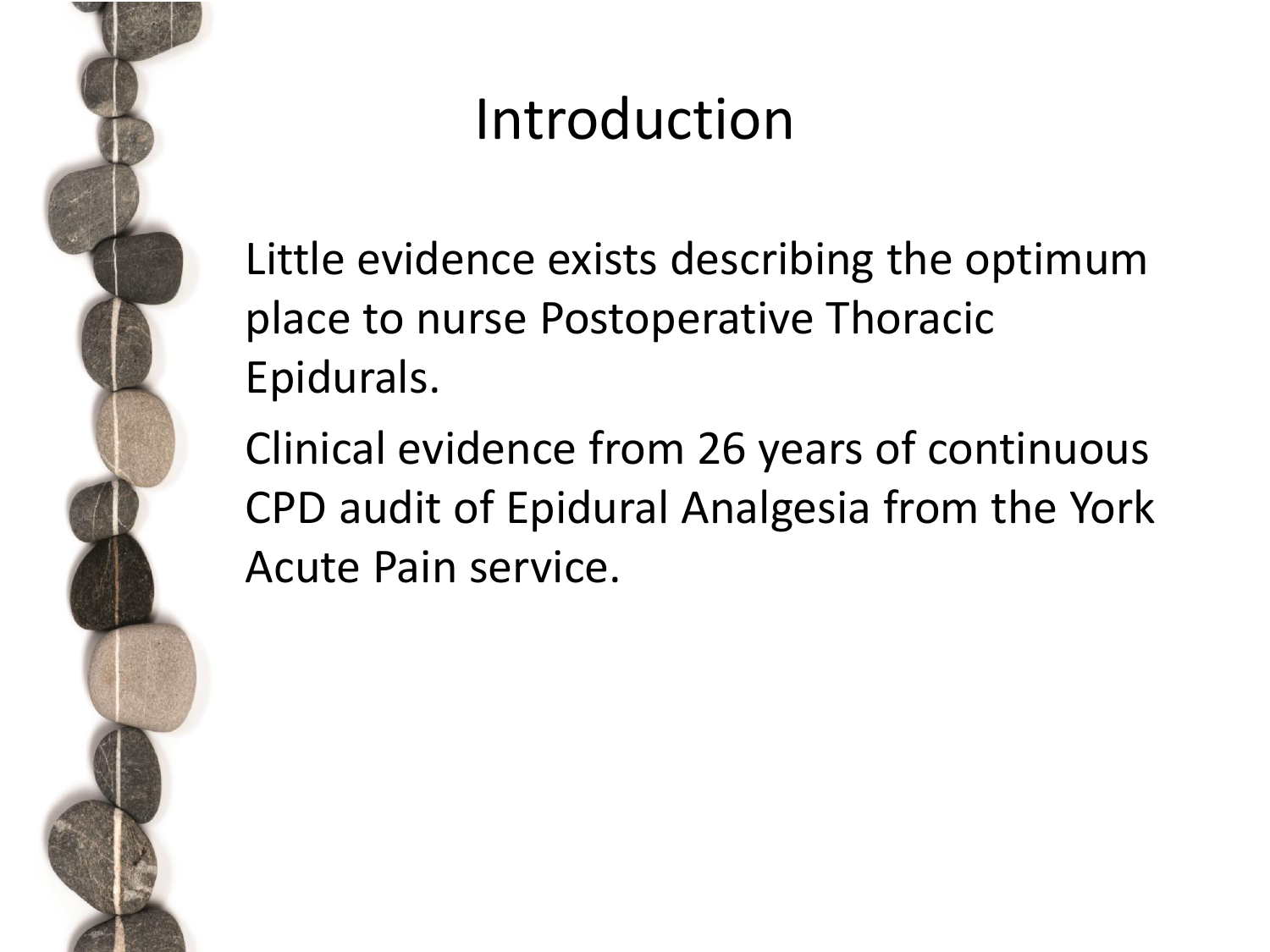

# Development of the APT in York

1989 Introduction of a 5 day acute pain service

- Epidurals and PCA's to the wards.
- $1995 6$  day service
- $2000 7$  day service
- 2006 Diamorphine/Bupivicaine mix to Fentanyl/Bupivicaine mix
- Nurse led service with Anaesthetic support out of hours

• CPD continuous audit throughout the process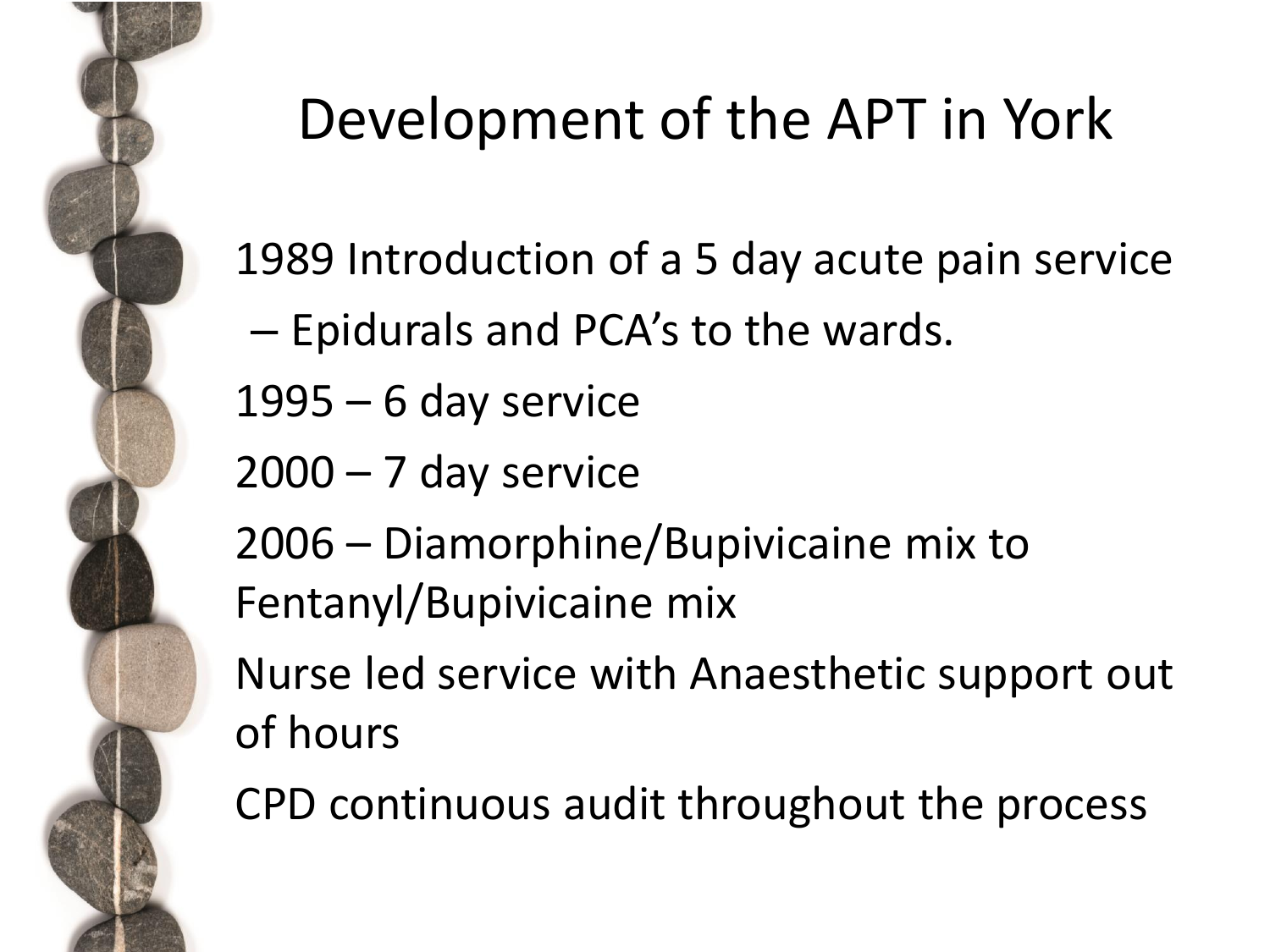### AAGBI 2010

Best Practice in the Management of Epidural Analgesia in the Hospital Setting

• Recommendations..

- 1) Patient selection and consent
- 2) Designated personnel and MDT APT
- 3) Standardised equipment
- 4) Standardised drugs
- 5) Agreed Patient Monitoring
- 6) Documentation
- 7) Clear guidelines and protocols
- 8) Audit
- 9) Education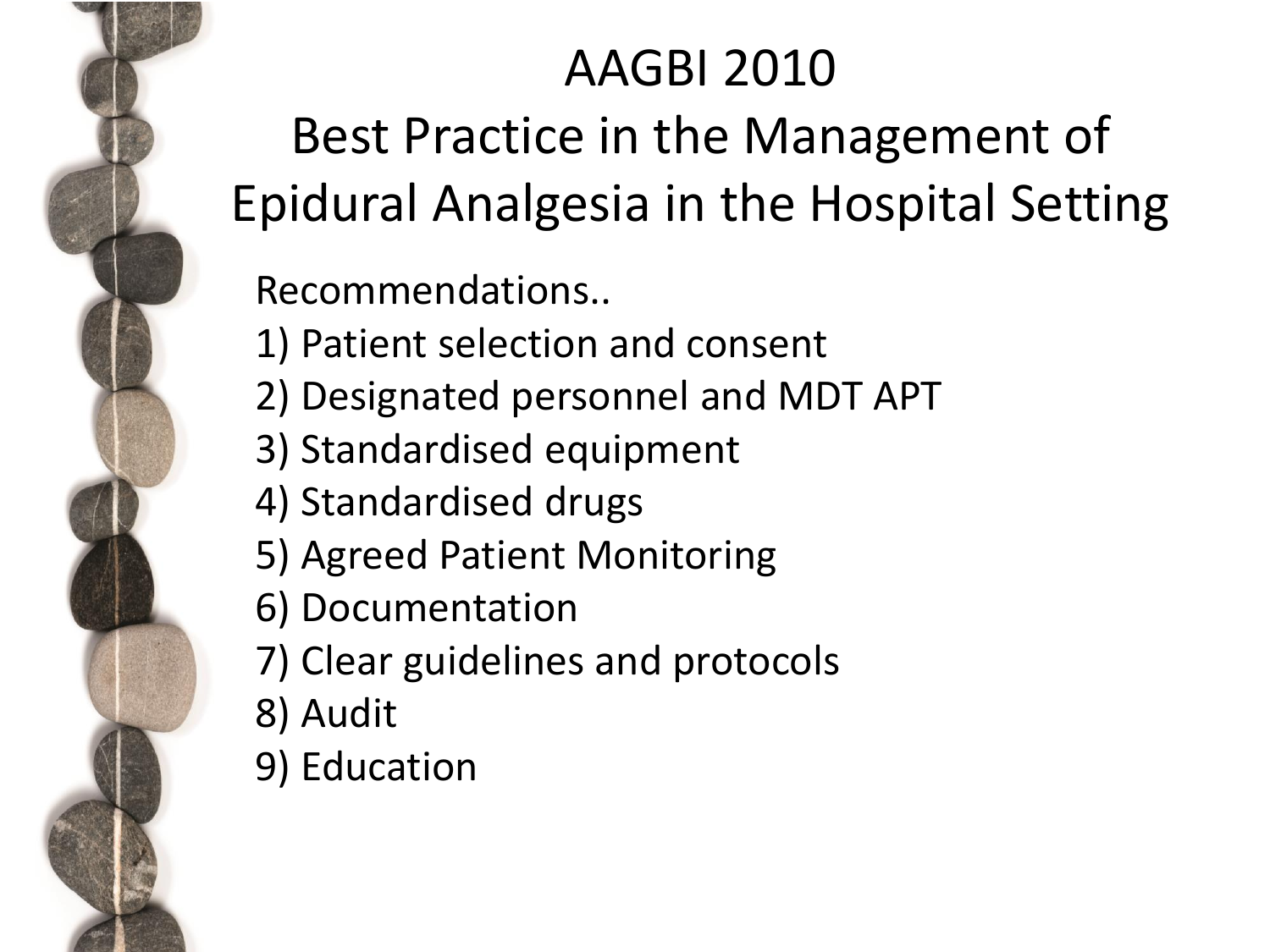

# Audit of Epidural Analgesia

Audit began at inception of the service.

• 10, 15, 20 and 26 years

• 3 Months data collected as a snap shot and reports produced

#### • 1999, 2004, 2009, 2015

• APRIL - JUNE in the above years

- Individualised Anaesthetist's feedback
- Led to changes in practice

• Source of Data:

- Epidural charts
- Acute pain round information
- PACU CD register
- CPD Data from 2016 optical mark reader prior to this

• Auditing and actively managing Epidurals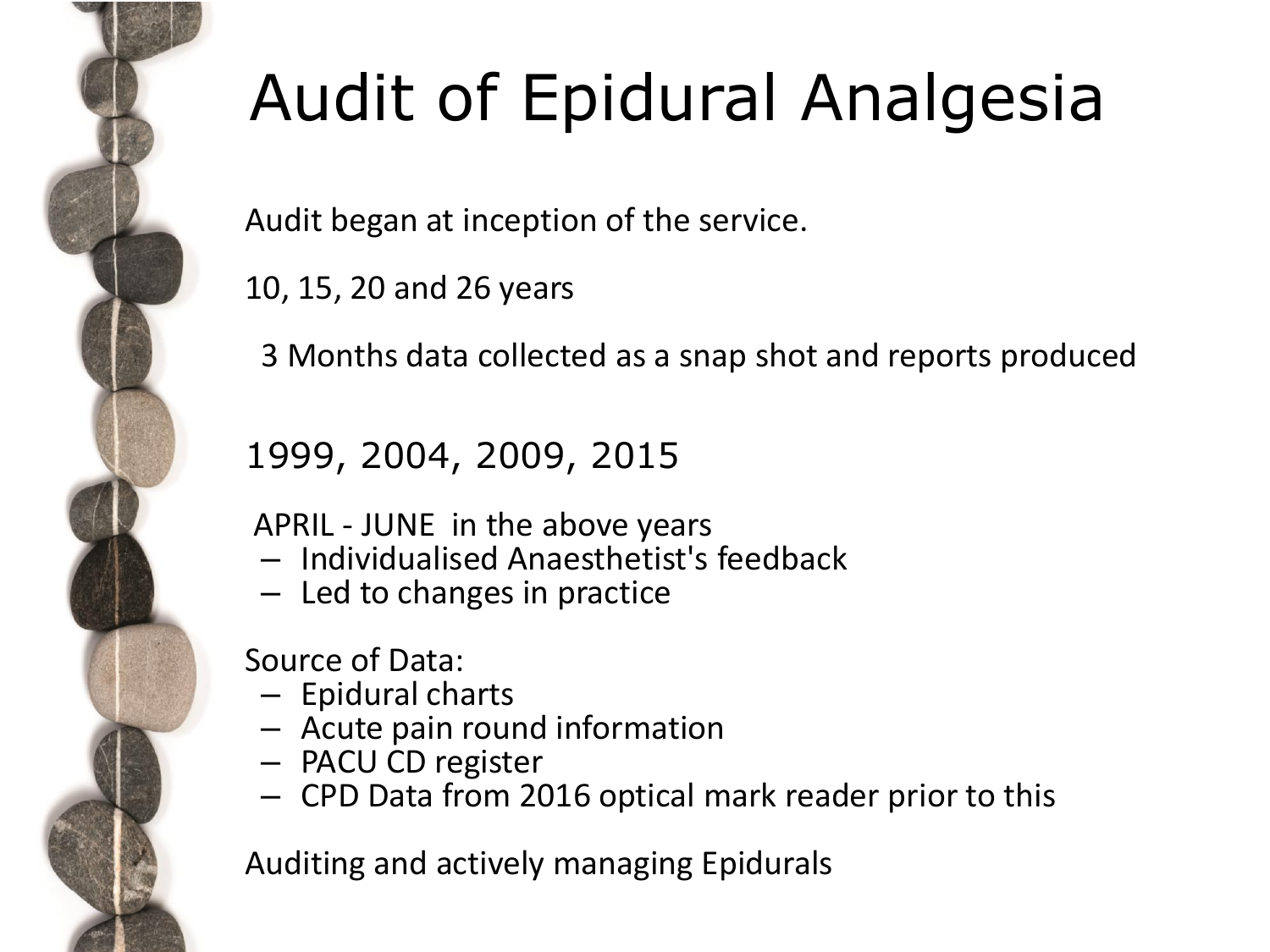# Epidural Audit Information collected

• Number of patients • Demographic data (age, ASA, ward) • Pain Scores • Manipulation of the Epidural • Duration of treatment • Frequency of observations • Frequency of out of hours Anaesthetic input Complications:

- Hypotension
- Emesis
- Itch
- Sedation
- Neurological Complications
- Respiratory Depression
- Motor Block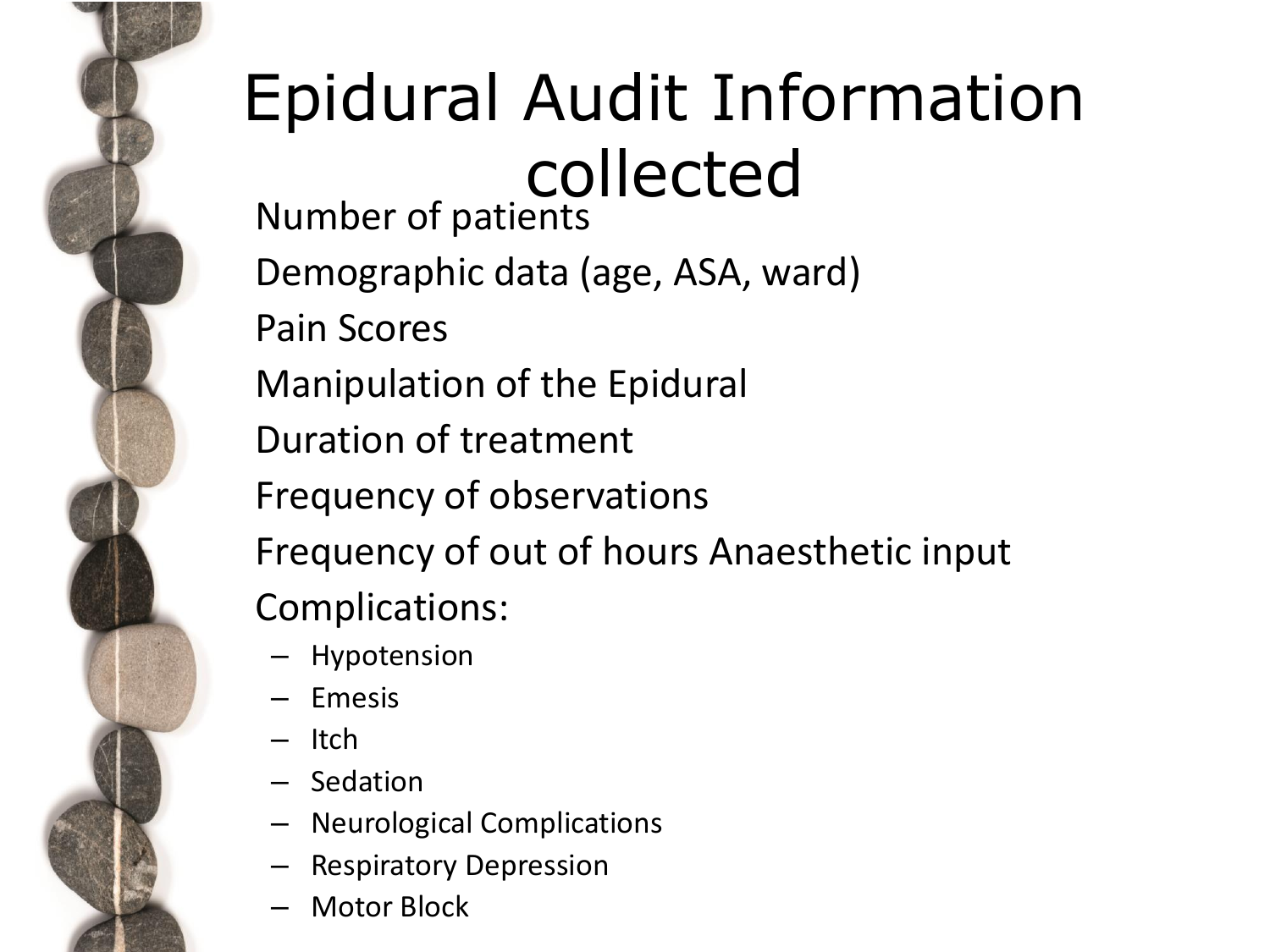# Number of Patients **EIA since 1989**

2005 DATA MISSING

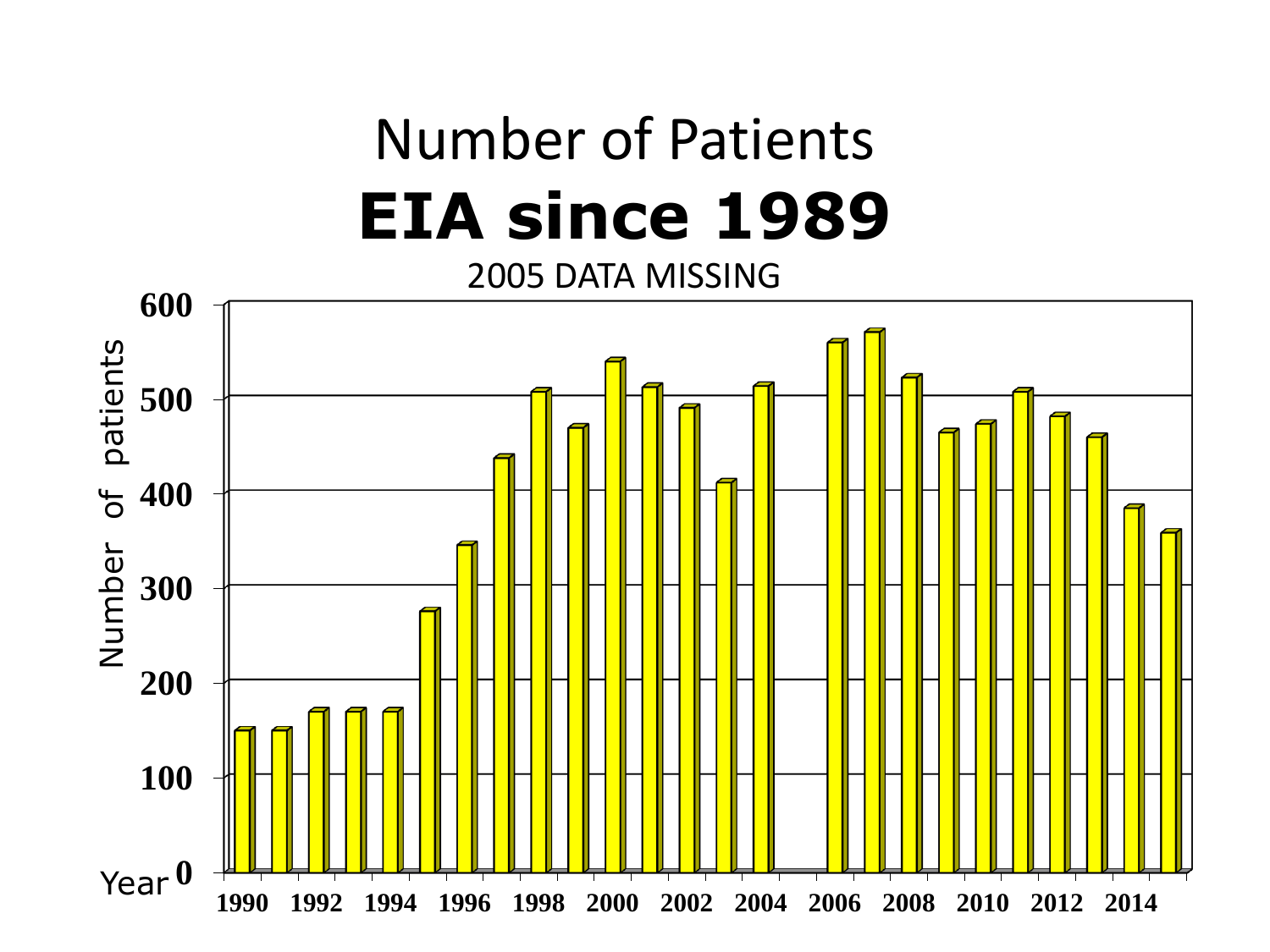| <b>YEAR</b>                       | 2004 | 2009 | 2015 |
|-----------------------------------|------|------|------|
| Number of<br>patients<br>reviewed | 114  | 96   | 85   |
| Average age of<br>patients        | 67   | 65   | 68.3 |
| ASA score 3 or<br>above           | 43%  | 44%  | 37%  |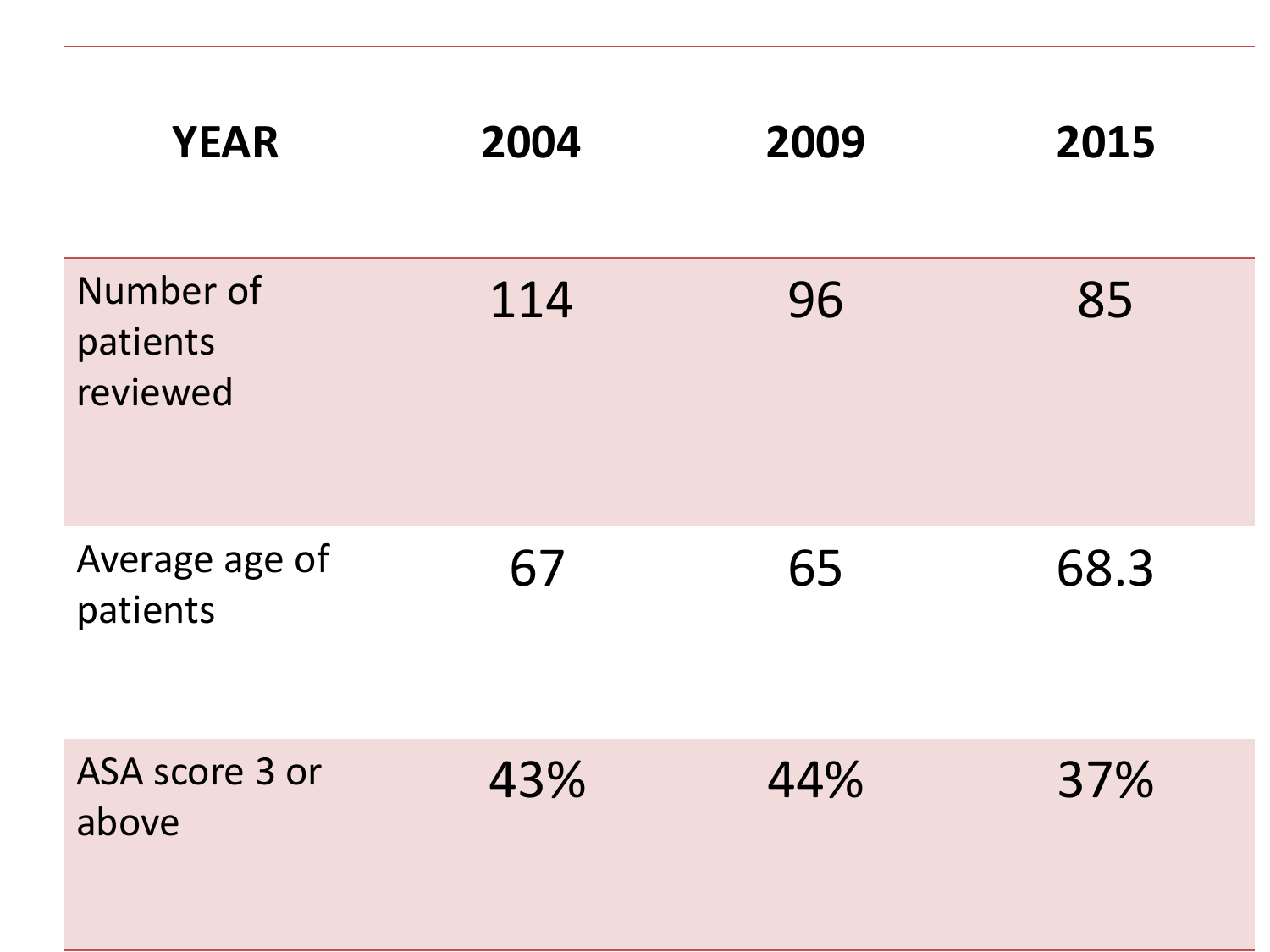

# Epidurals cannot be nursed on a general ward because…

### Pain is not adequately controlled with an Epidural.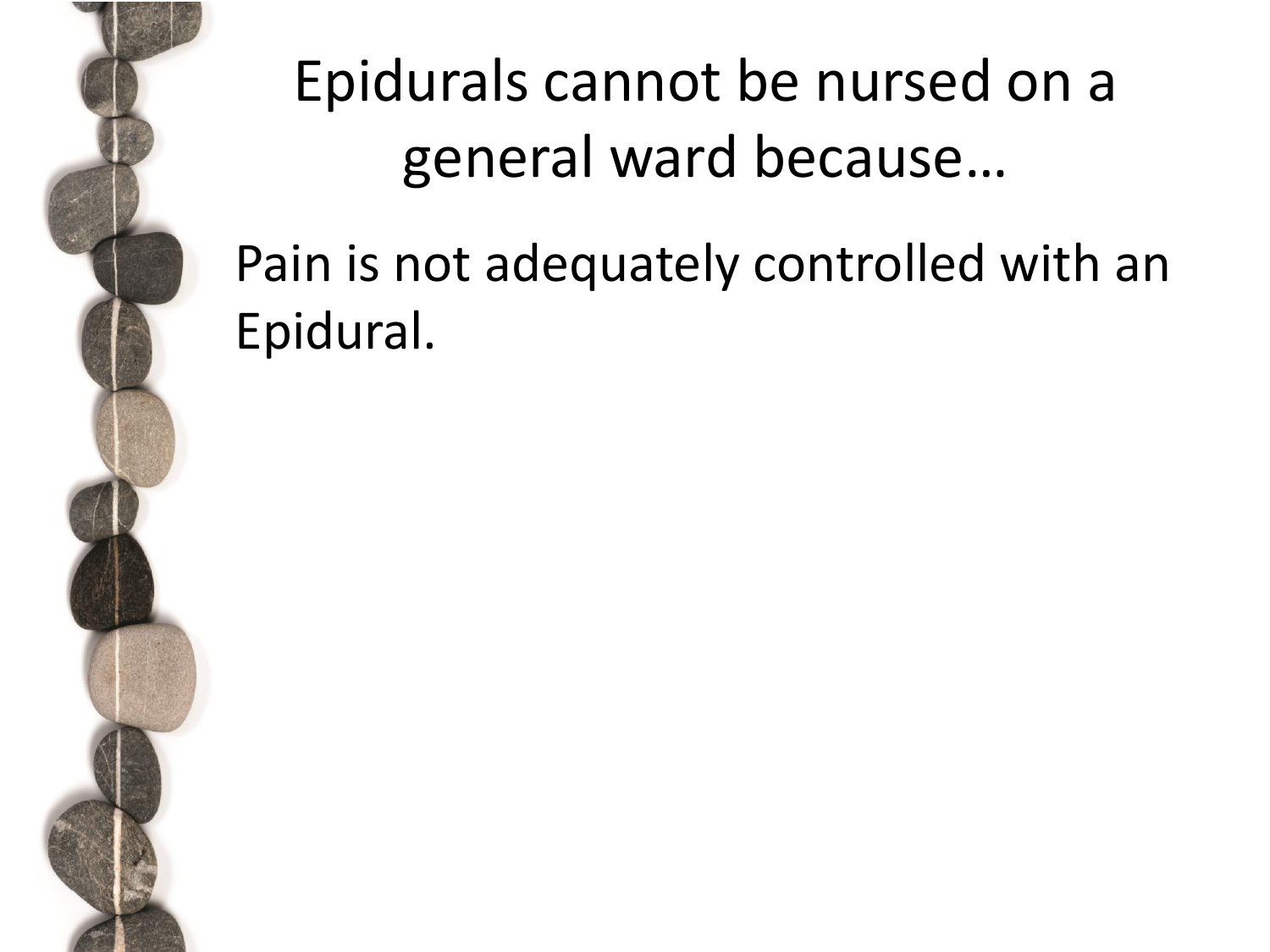# Pain Score NRS (Rest) @ 24 Hours

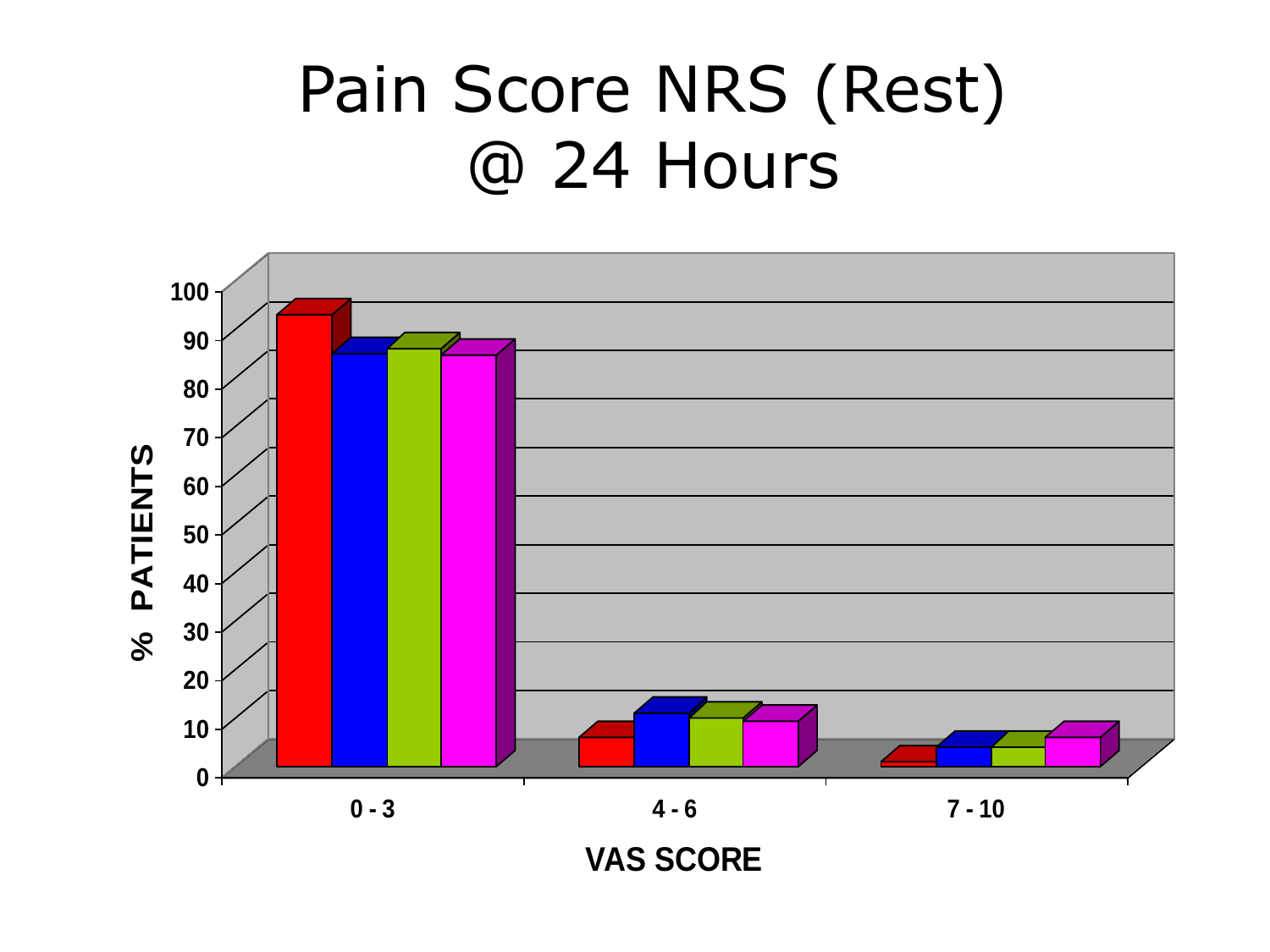# Pain Score NRS (Movement) @ 24 Hours



 **% PATIENTS**

% PATIENTS

**VAS SCORE**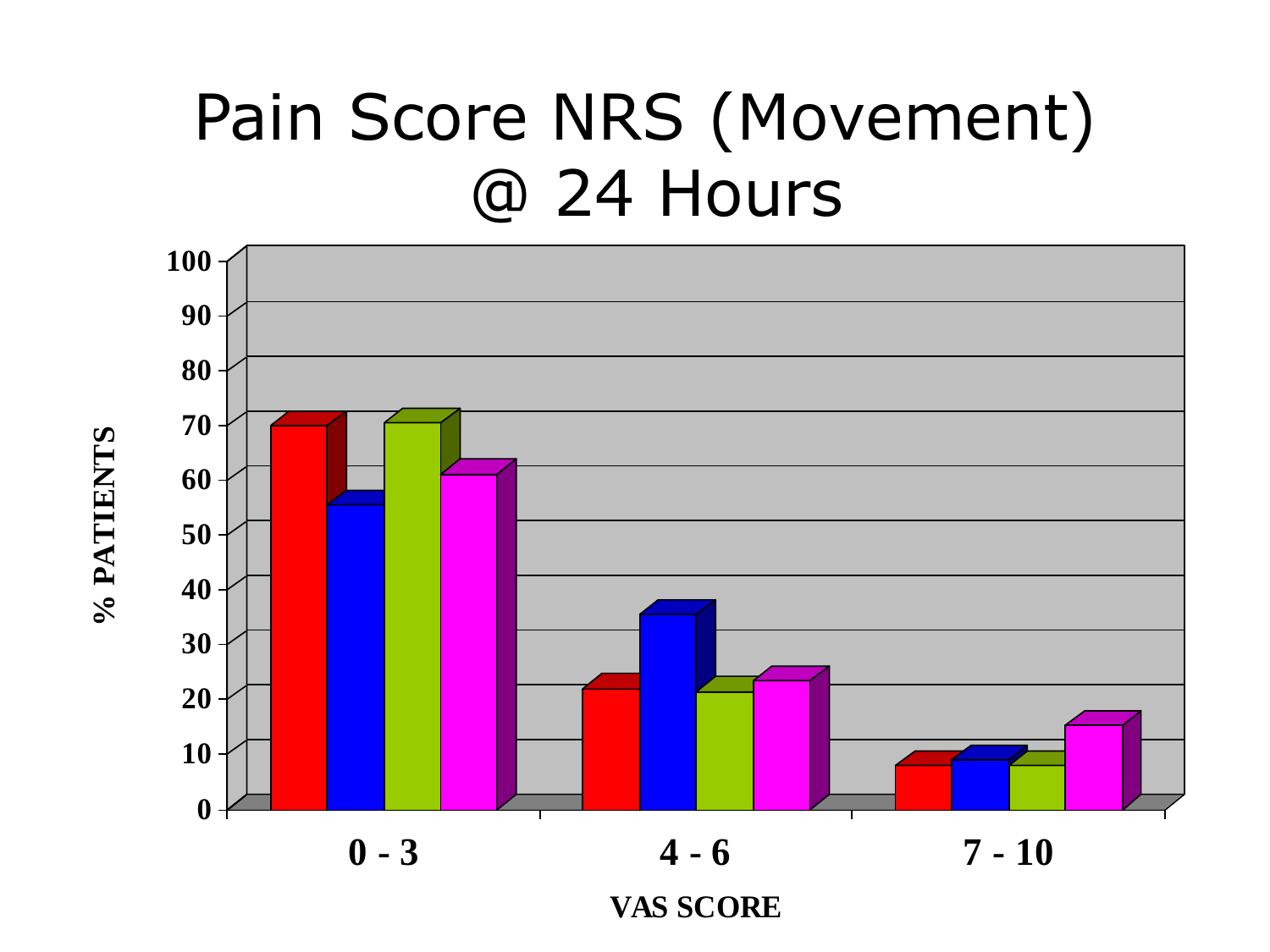# Epidurals cannot be nursed on a general ward because..

• Epidurals need frequent adjustment and are time consuming to manage….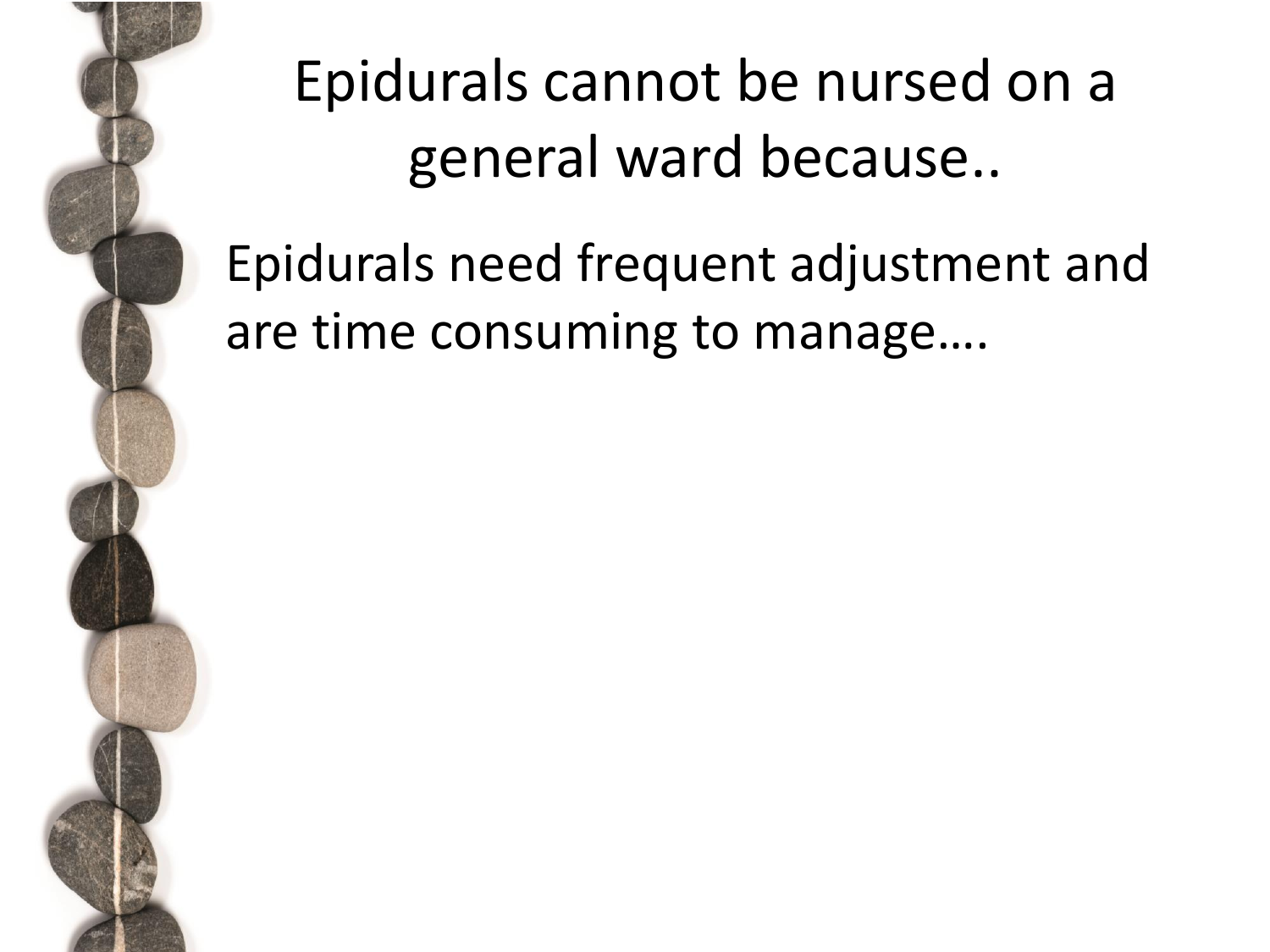# Epidural Alterations

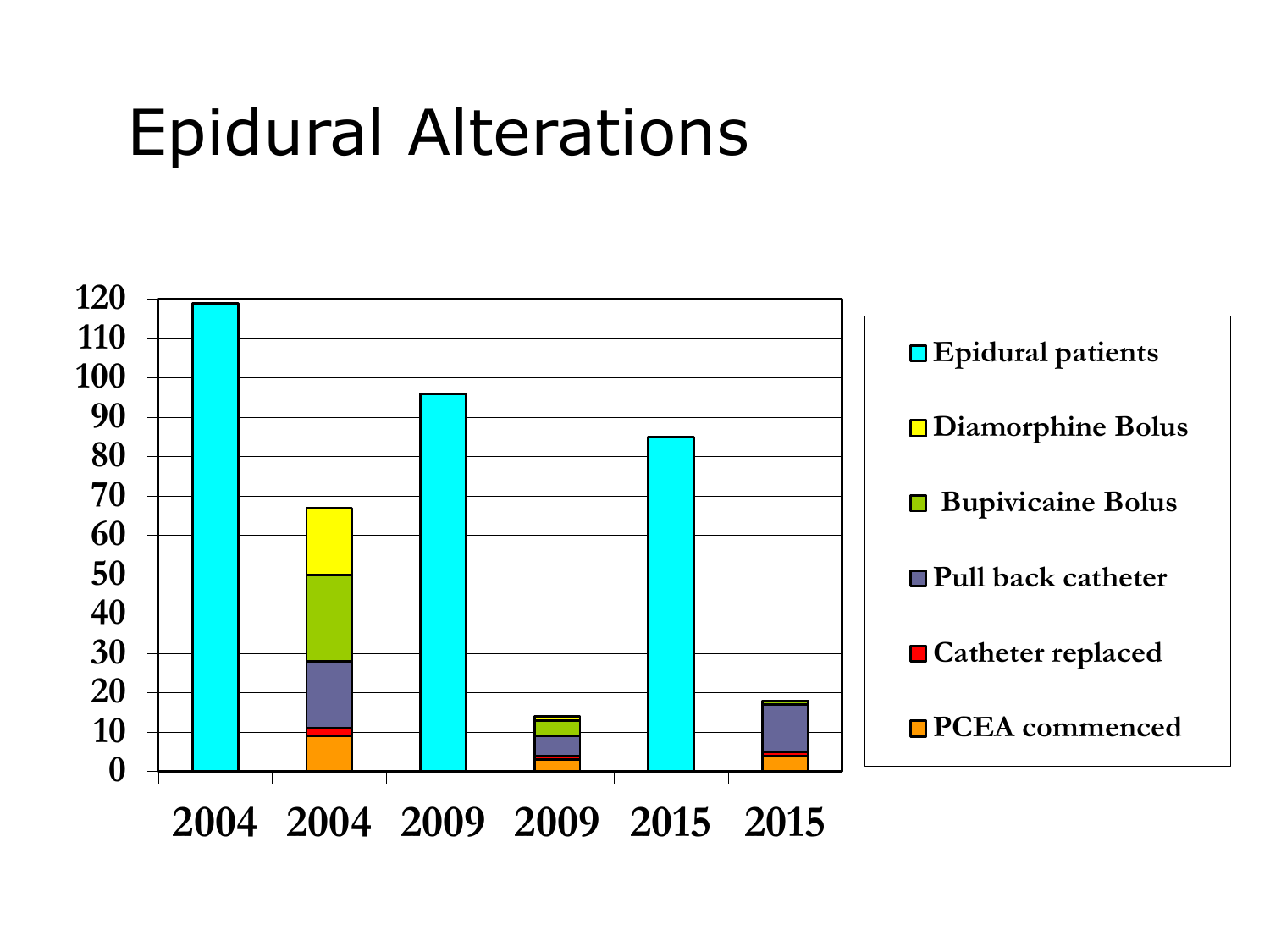## % of Epidurals Adjusted

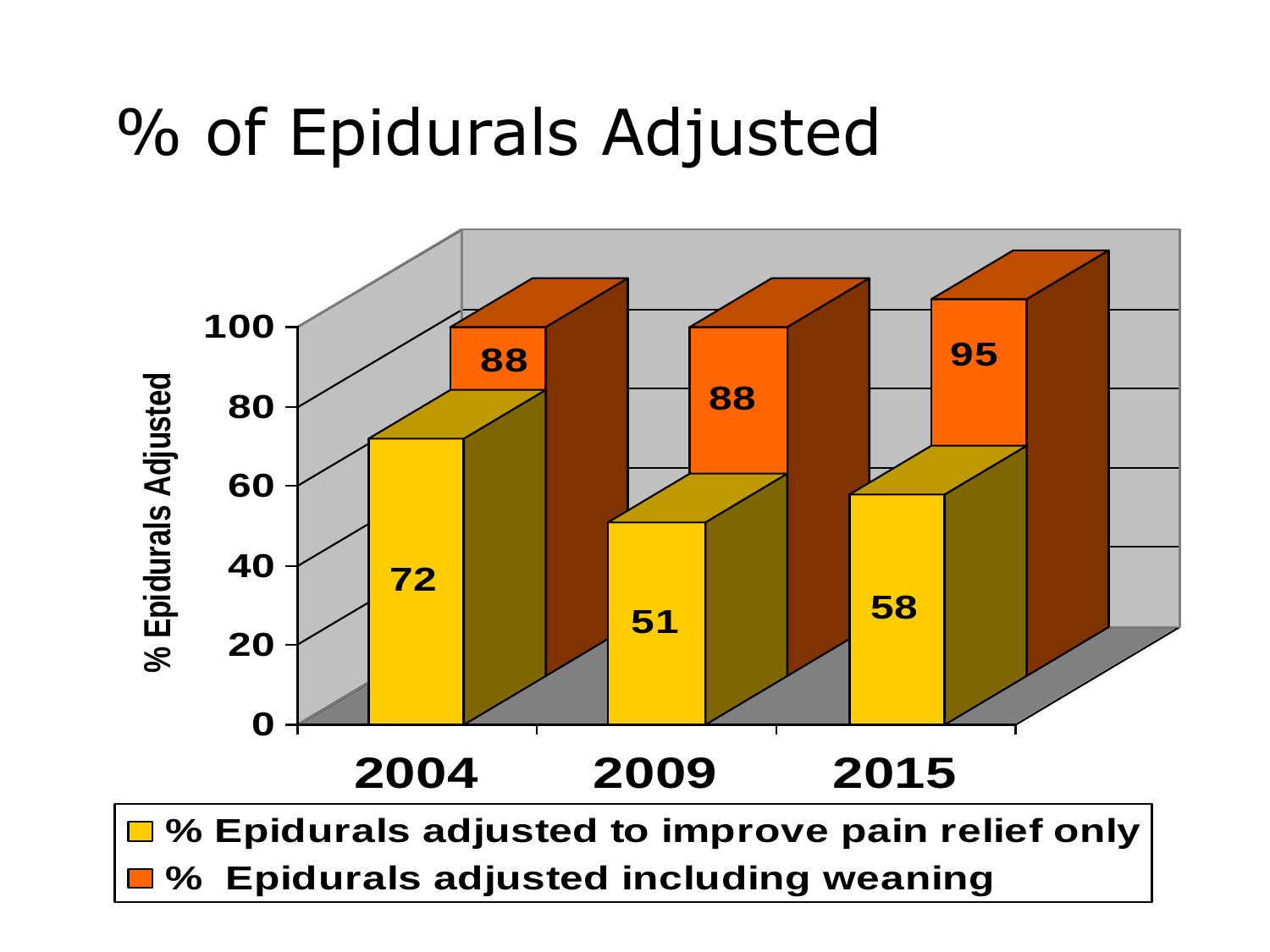

# Epidurals cannot be nursed on a general ward because…

• Epidurals stay in too long and delay recovery.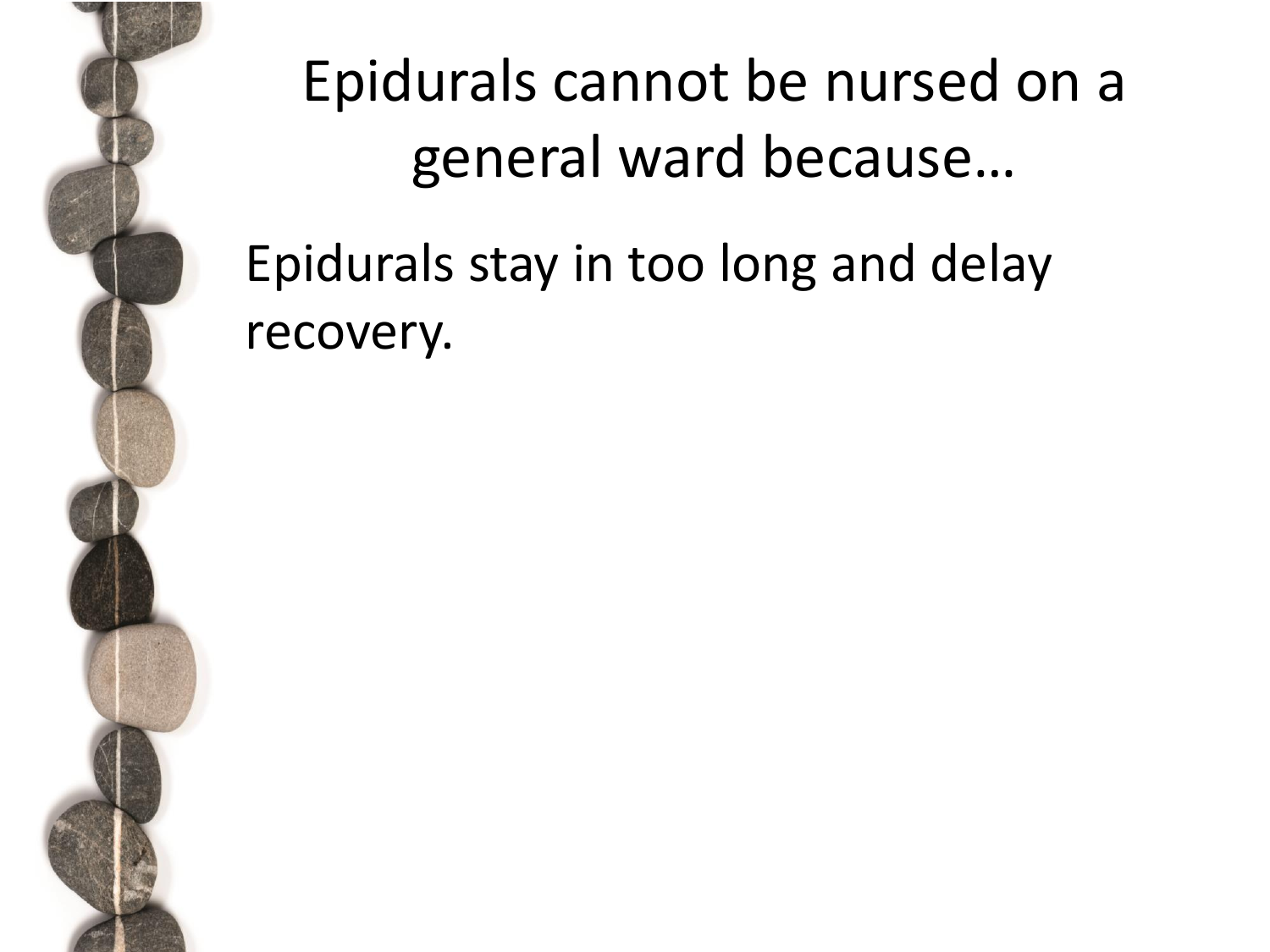# Average Number of Hours Epidural in situ



Year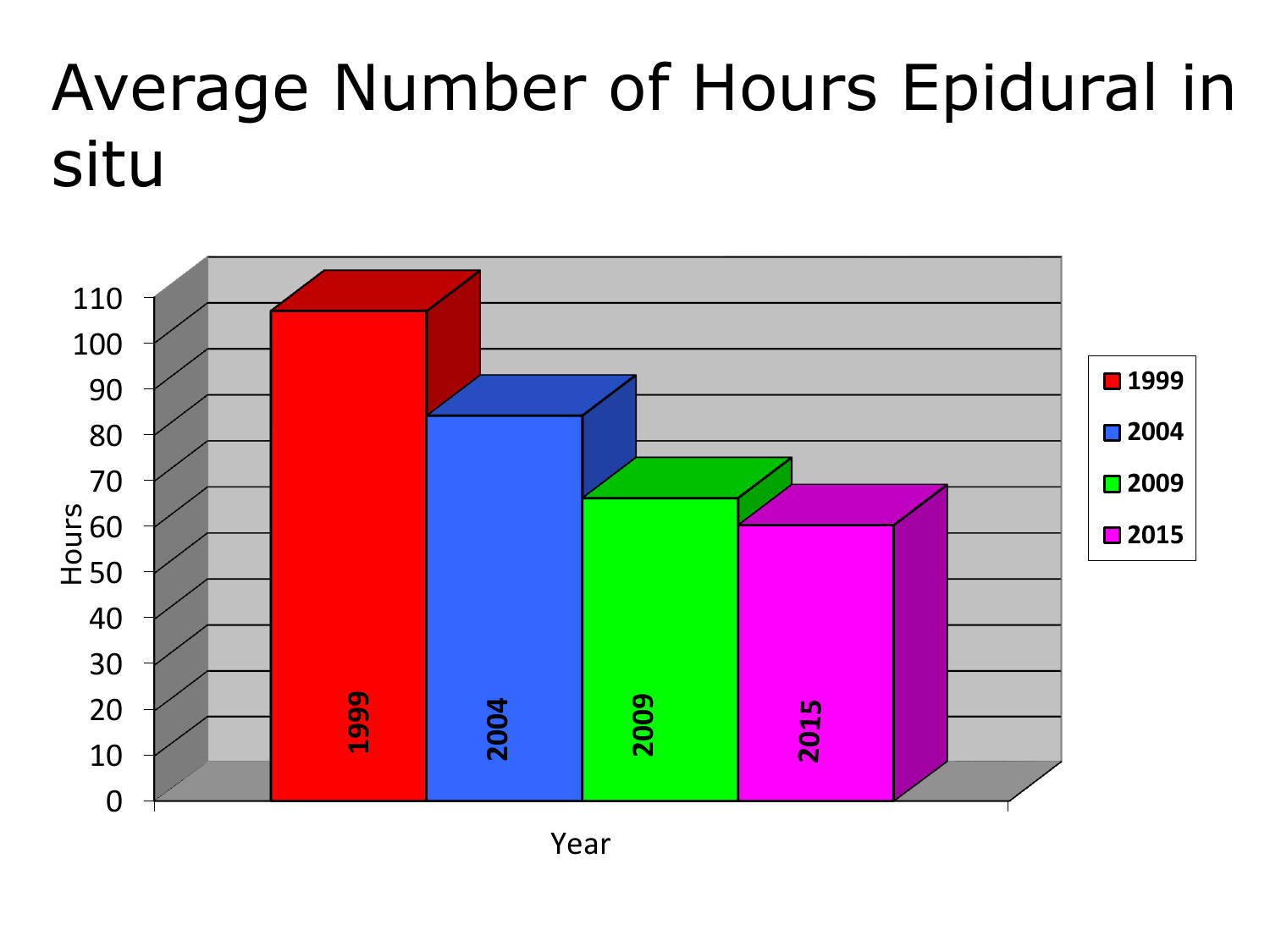# Duration Of Treatment

| Year | <b>Duration of treatment</b> | Average length Epidural in<br>situ          |
|------|------------------------------|---------------------------------------------|
| 1994 |                              | 80 hours<br>$(3.3 \text{ days})$            |
| 1999 | <b>1-240 Hours</b>           | 107 Hours<br>$(4.5 \text{ Days})$           |
| 2004 | <b>1-168 Hours</b>           | <b>84.26 Hours</b><br>$(3.5 \text{ Days})$  |
| 2009 | 0-178 Hours                  | <b>66.35 Hours</b><br>$(2.77 \text{ Days})$ |
| 2015 | 2-152 Hours                  | <b>60.47 Hours</b><br>$(2.52$ Days)         |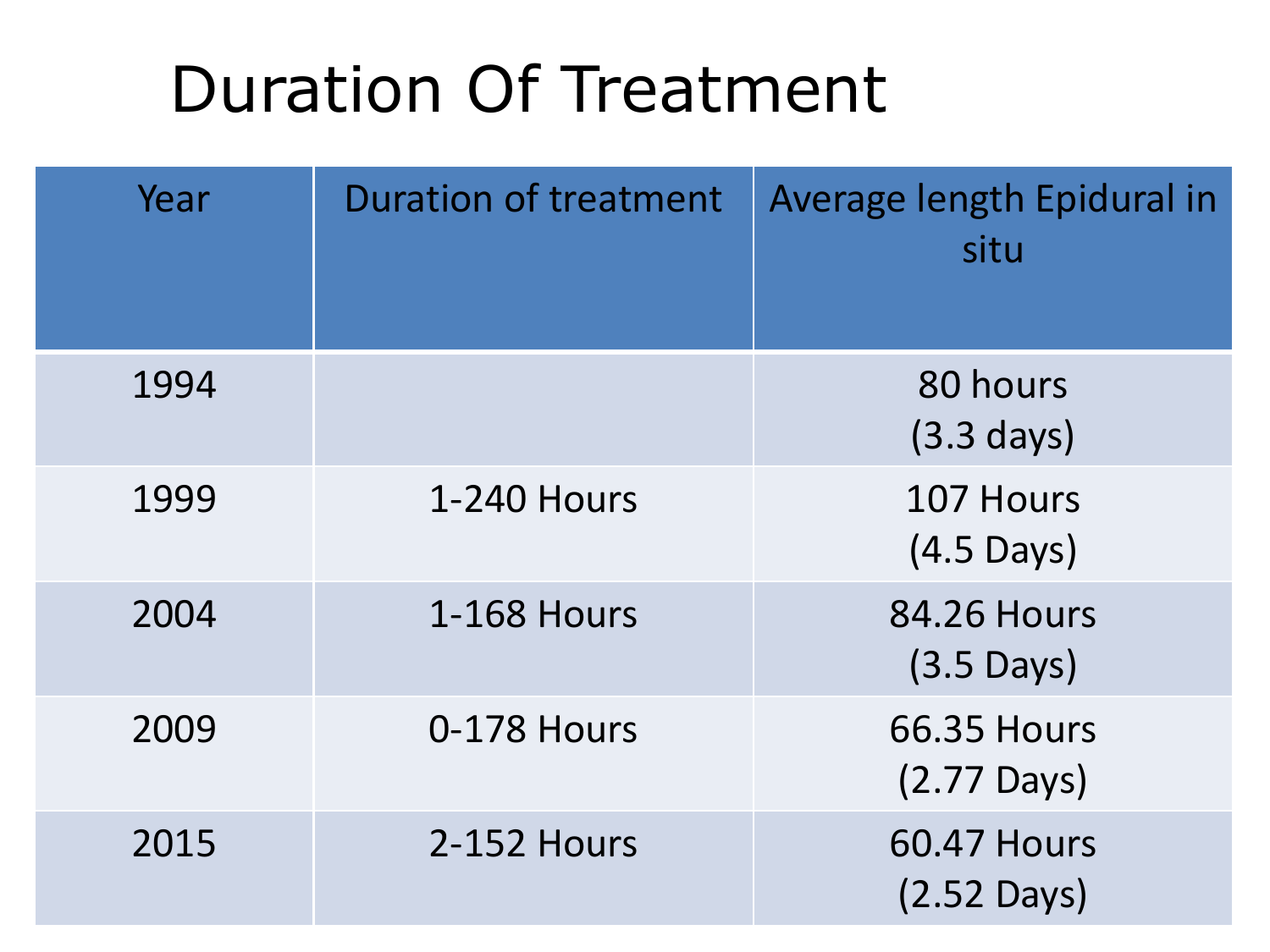

# Epidurals cannot be nursed on a general ward because….

Epidurals cannot be nursed on a general ward because they don't have the staff to monitor the patients.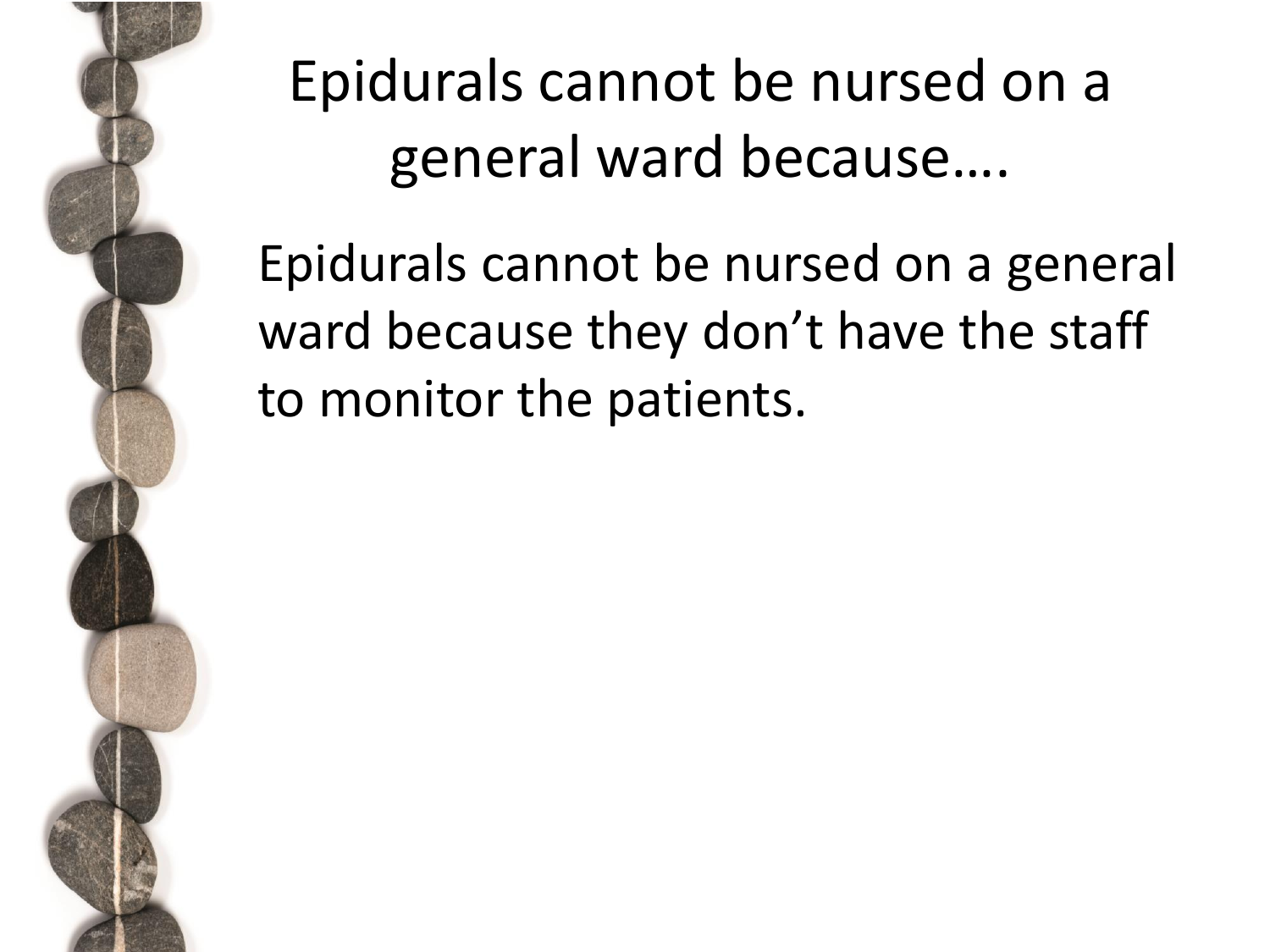

# Frequency of Observations

• Recommended Observations :

15 min in PACU then Hourly for 4 hours and then 4 Hourly.

• **AVERAGE 1999 = 3.96 HOURS** • **AVERAGE 2004 = 3.81 HOURS** • **AVERAGE 2009 = 3.22 HOURS** • **AVERAGE 2015 = 3.79 HOURS**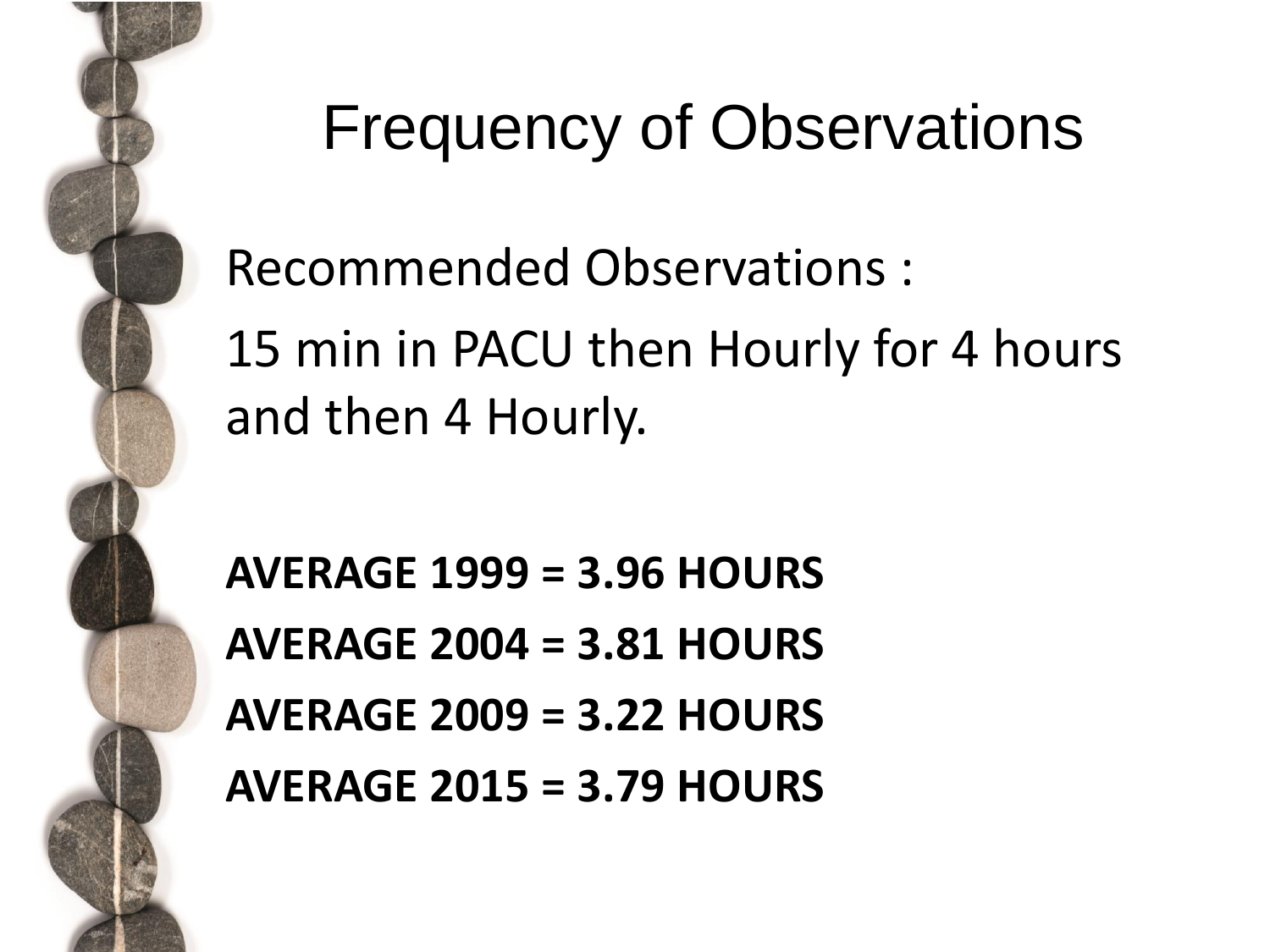# Frequency of Observations per Ward

(Protocol Recommends 4 hourly)



Hours between observations Hours between observations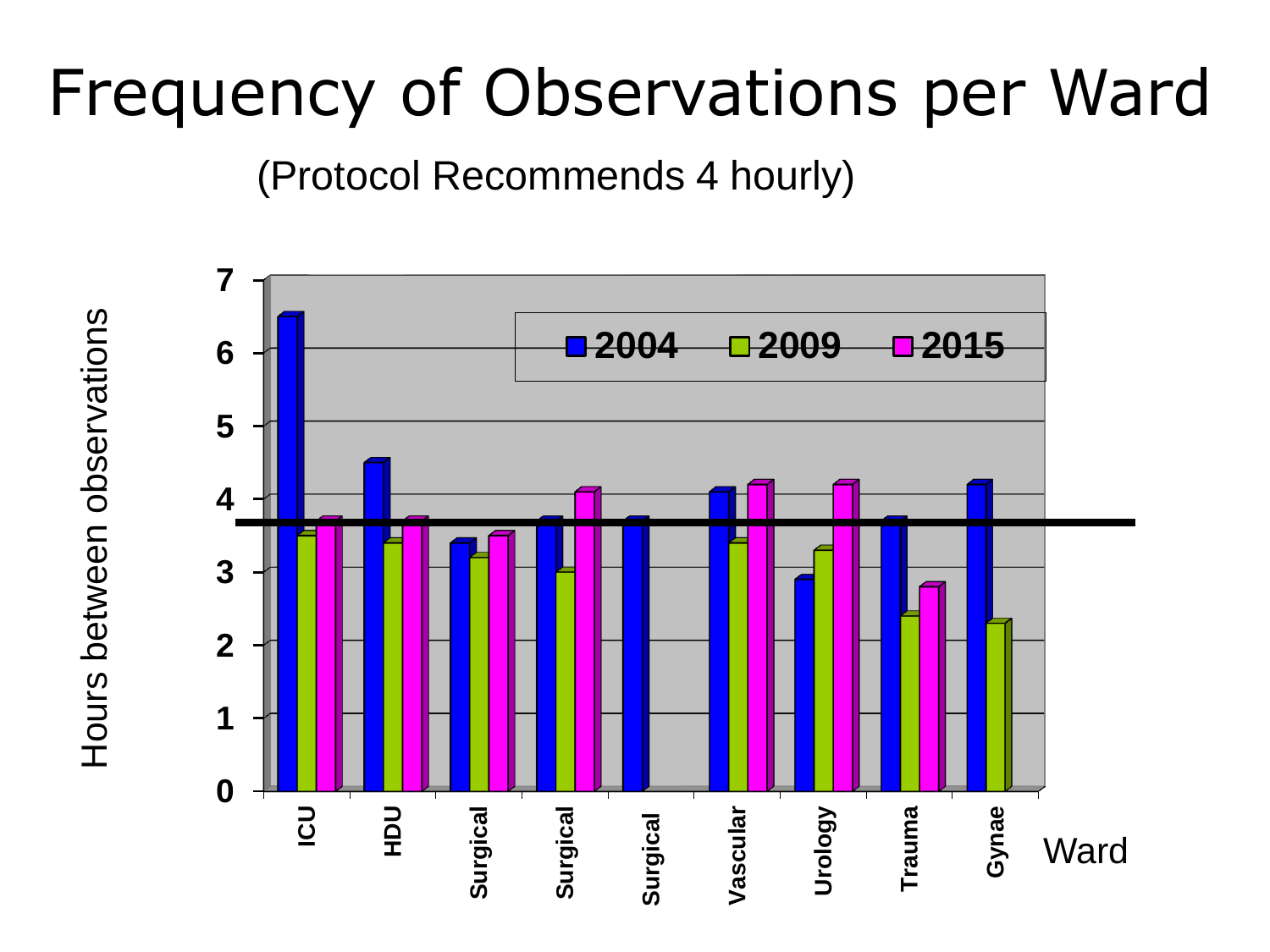

# Epidurals cannot be nursed on a general ward because…

Out of hours Anaesthetists are called out frequently to troubleshoot Epidurals and support the staff on the wards.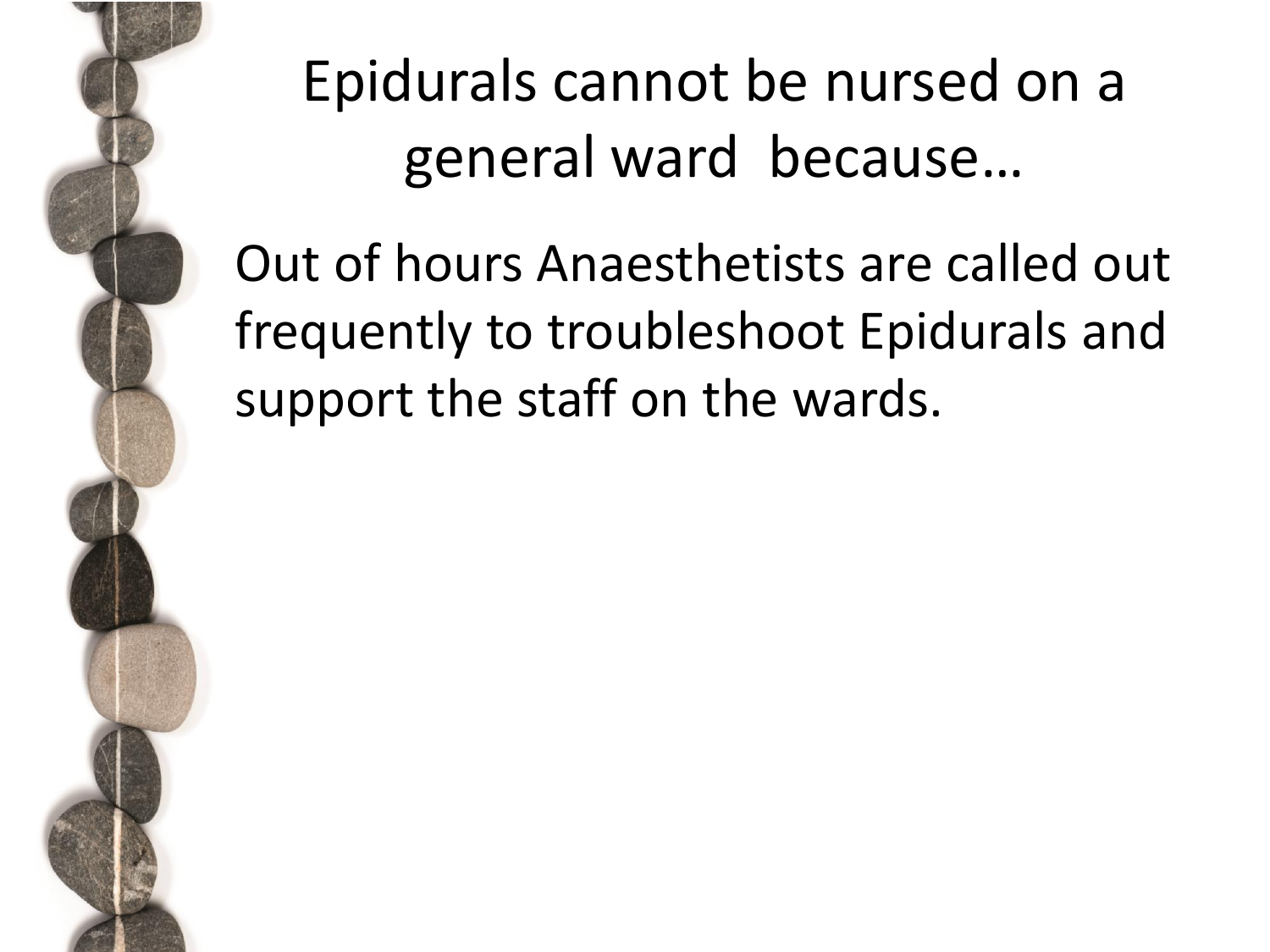# Trouble shooting by Anaesthetists

| Year | <b>Bag</b><br>change    | Pump<br>change | <b>Filter</b><br>leak | Epi<br>fell<br>out | Bolus/<br>rate<br>up | Local<br>bolus | <b>Opiate</b><br>bolus | Rate<br>down | Epi<br>resite |
|------|-------------------------|----------------|-----------------------|--------------------|----------------------|----------------|------------------------|--------------|---------------|
| 2004 | $\overline{\mathbf{3}}$ | 1              | 1                     | $\mathbf 1$        | 17                   |                |                        |              |               |
| 2009 | $\overline{\mathbf{3}}$ |                |                       |                    | 21                   | 4              | $\mathbf 1$            | 1            | 1             |
| 2015 |                         |                | 1                     | $\overline{2}$     | 7                    | $\mathbf 1$    | 1                      | 1            |               |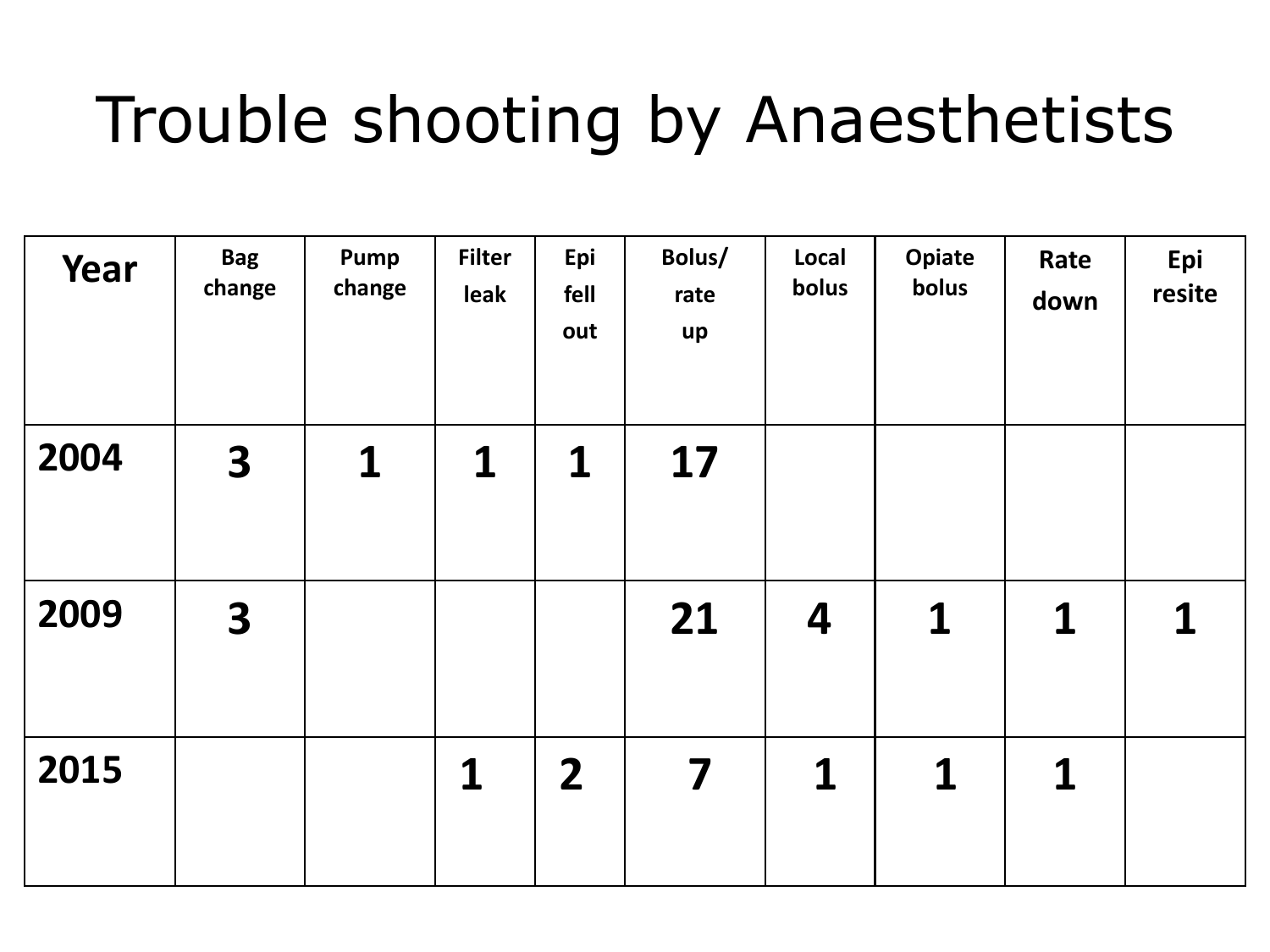

Epidurals cannot be nursed on a general ward because…

They cause side effects…..

- Hypotension
- Nausea and vomiting/pruritis
- Respiratory depression
- Sedation
- Infection
- Motor block
- Neurological complications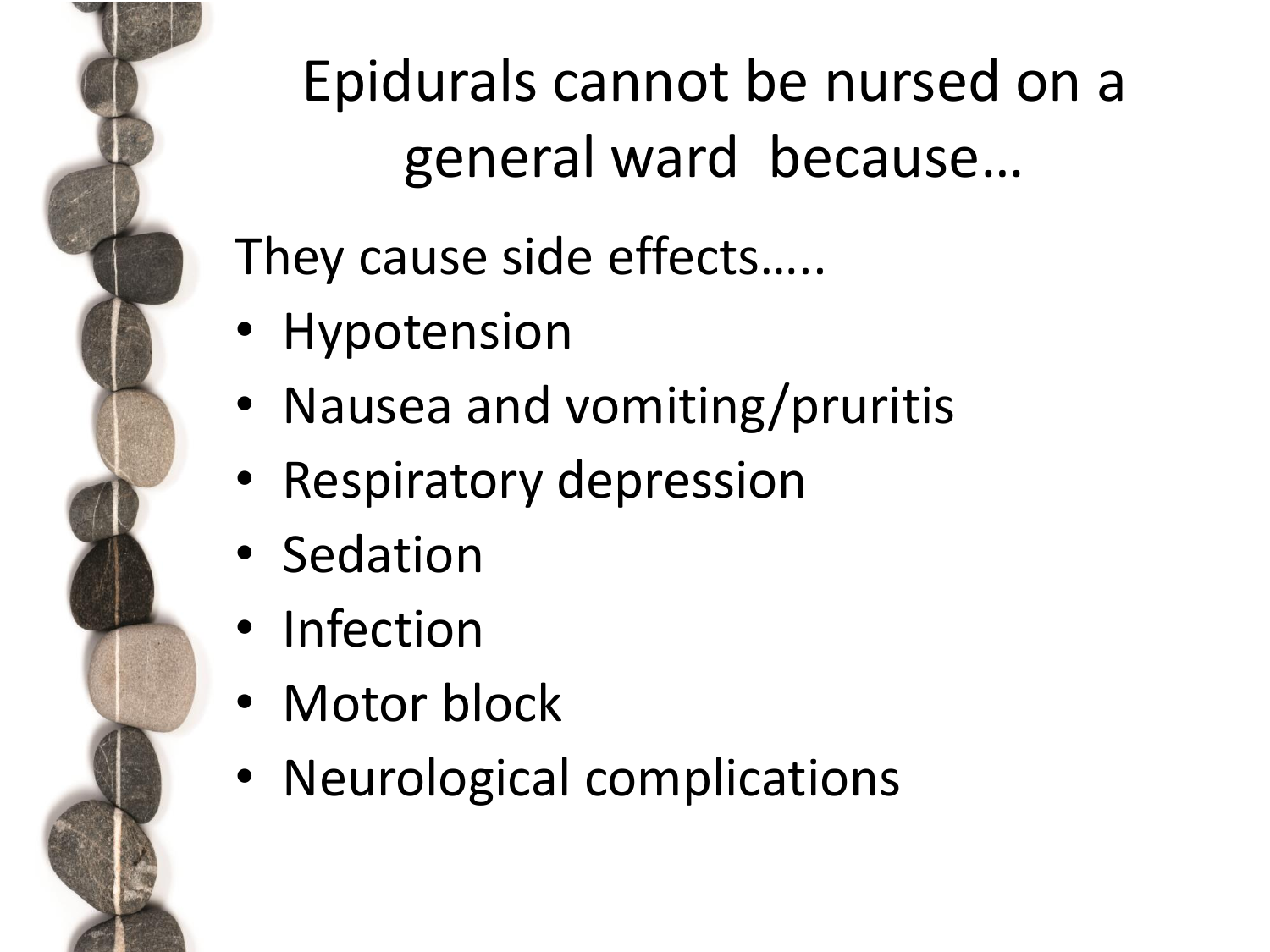

# Hypotension Results

Hypotension for these audit cycles defined as systolic BP below 80 for 2 readings (4 hours)

| 2004     | 2009   | 2015   |
|----------|--------|--------|
| 20%      | 7.2%   | $4\%$  |
| (23/114) | (7/96) | (3/85) |

\* In 1999 incidence of hypotension was significantly greater at 45% measured as systolic below 100.

Guidelines introduced have led to improvement in fluid management.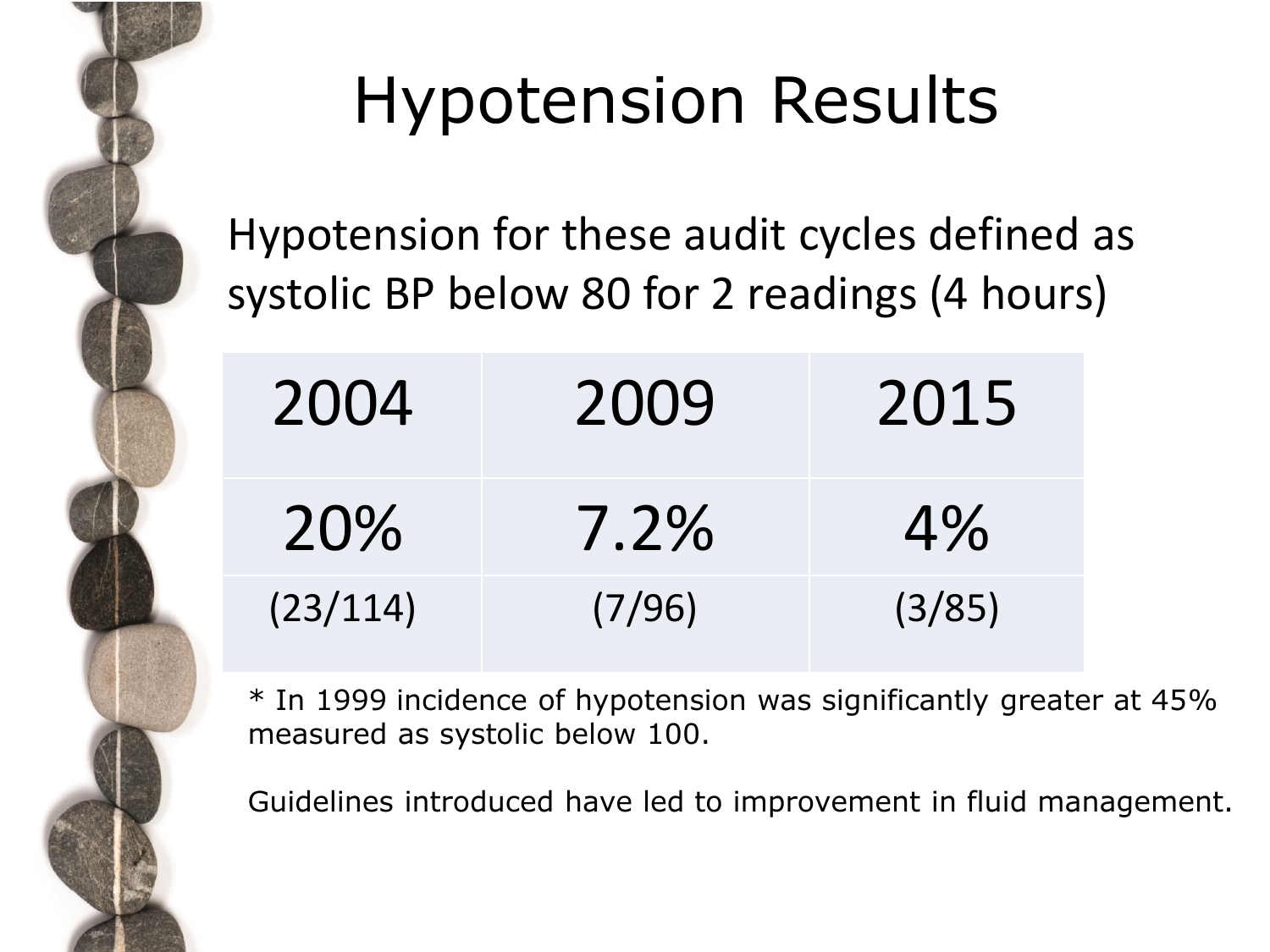## Emesis Requiring Treatment



 $\qquad \qquad \Box$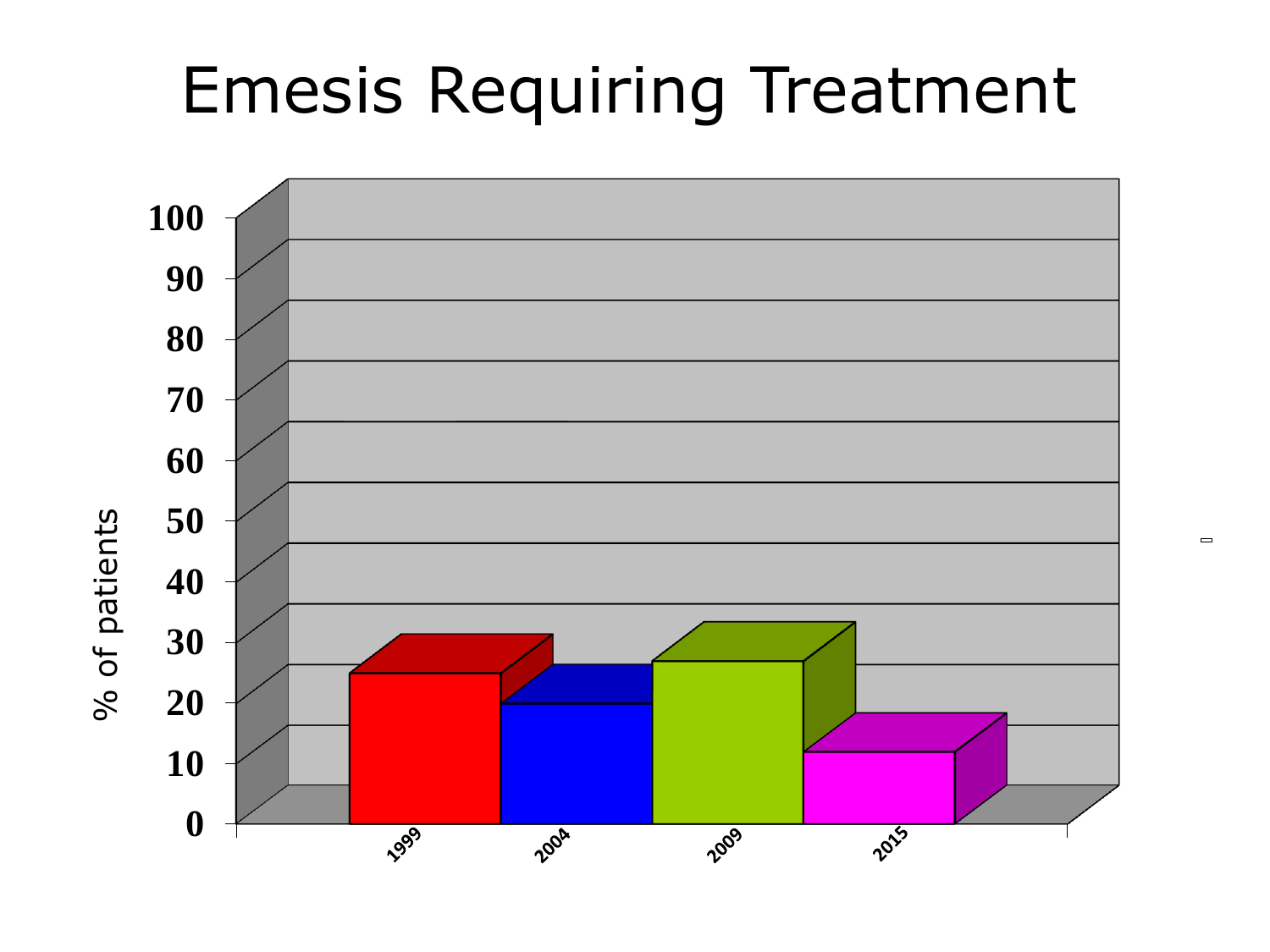## Itching Requiring Treatment

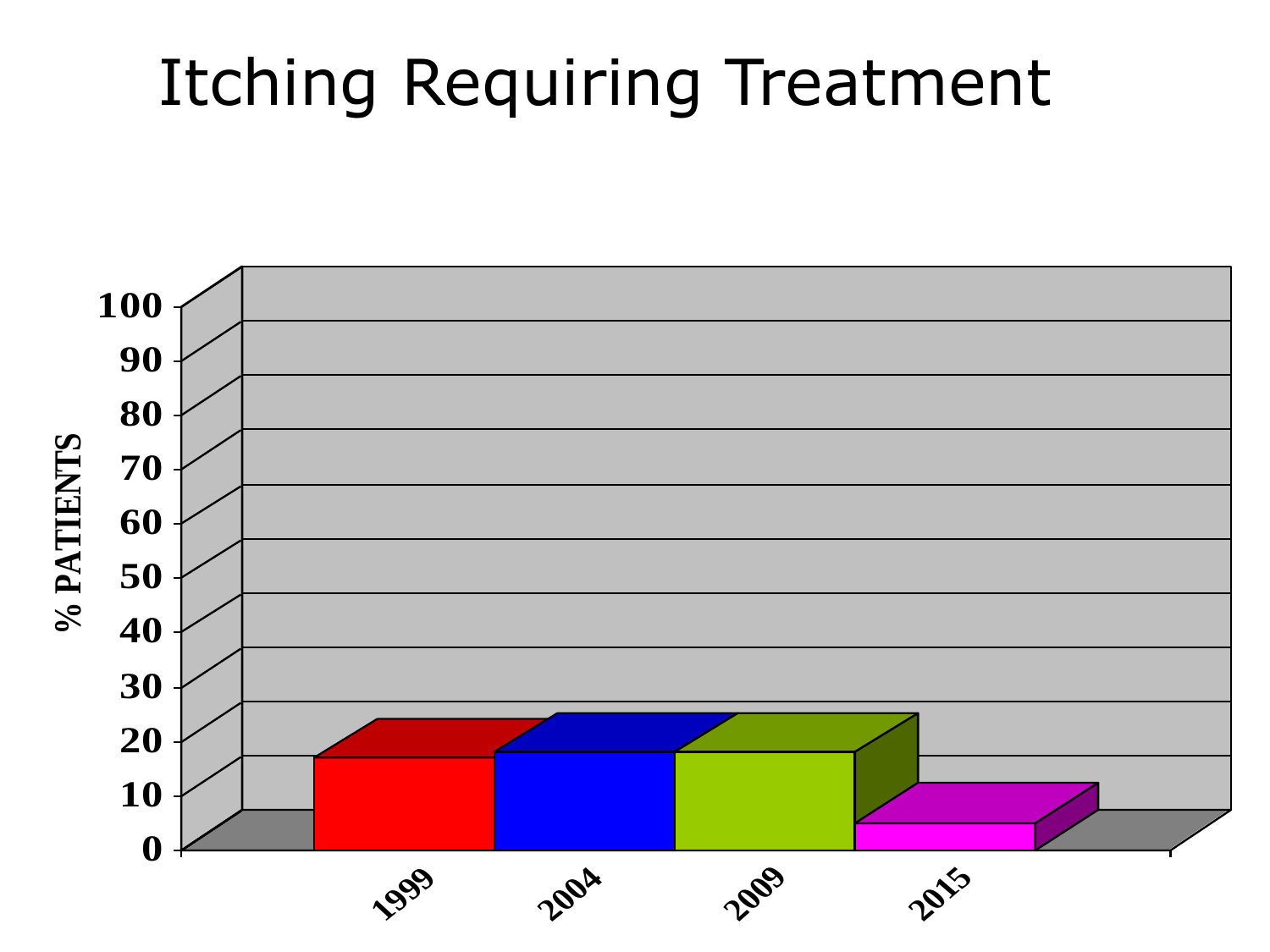

# Adverse Events

- No reported epidural related neurological cases during any of the audit cycles
- Excessive sedation / Respiratory Depression: 1999-1 patient on ICU – opioid removed<br>2005-1 patient on ICU – opioid removed<br>2009 and 2015 – No reported cases 2005-1 patient on ICU – opioid removed 2009 and 2015 – No reported cases
	- Infection at Epidural site: 1999 -2 cases reported 2009 -2 slight redness at Epidural site-no growth 2005 and 2015 - No reported cases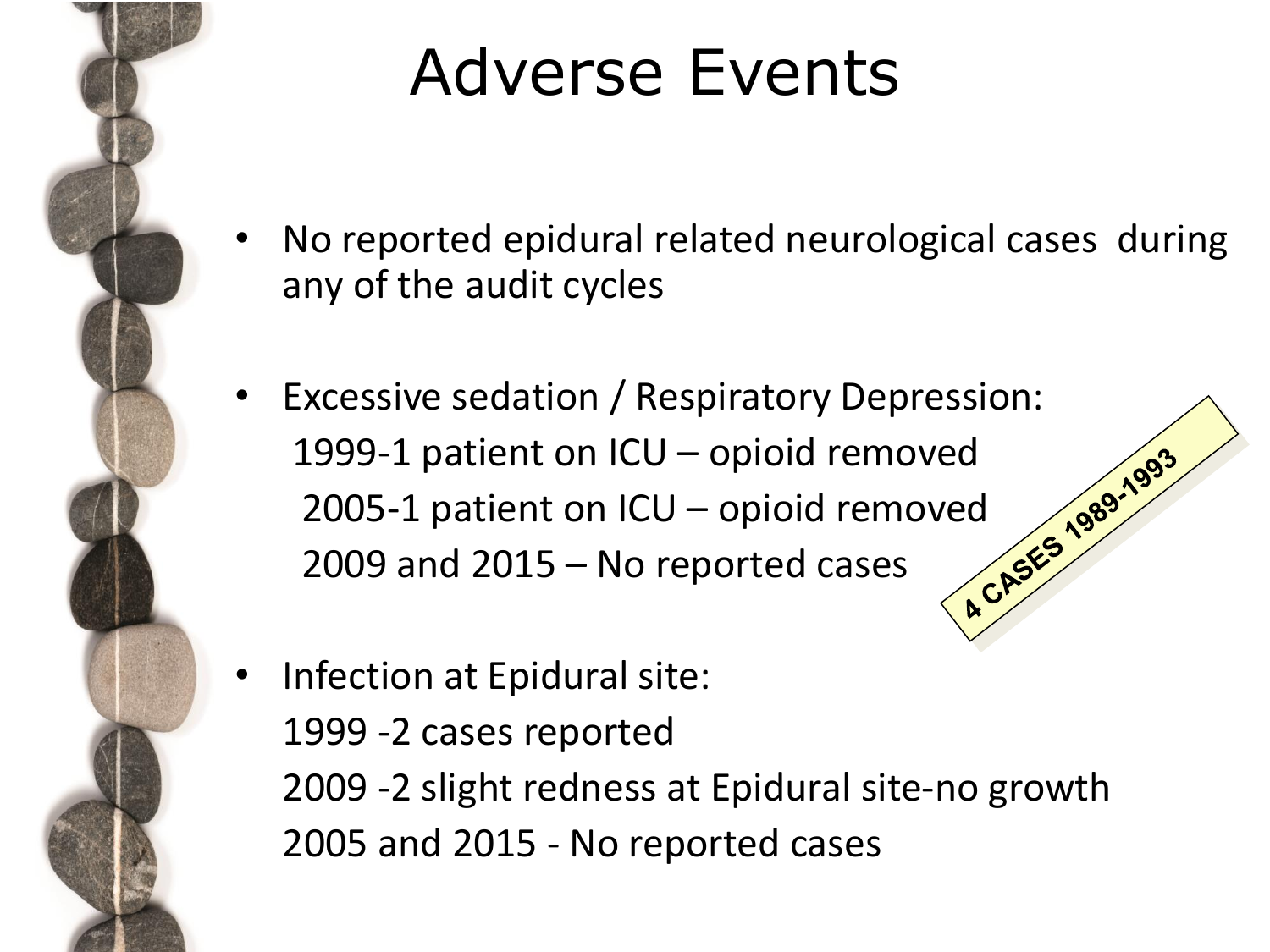# Incidence of Motor Block

| Year | <b>Number of Patients</b><br>with some degree of<br>motor block | Of which were<br>Lumbar Epidurals |
|------|-----------------------------------------------------------------|-----------------------------------|
| 2004 | 10/114                                                          | $5/10$                            |
| 2009 | 2/96                                                            | 2/2                               |
| 2015 | 9/85                                                            | 2/9                               |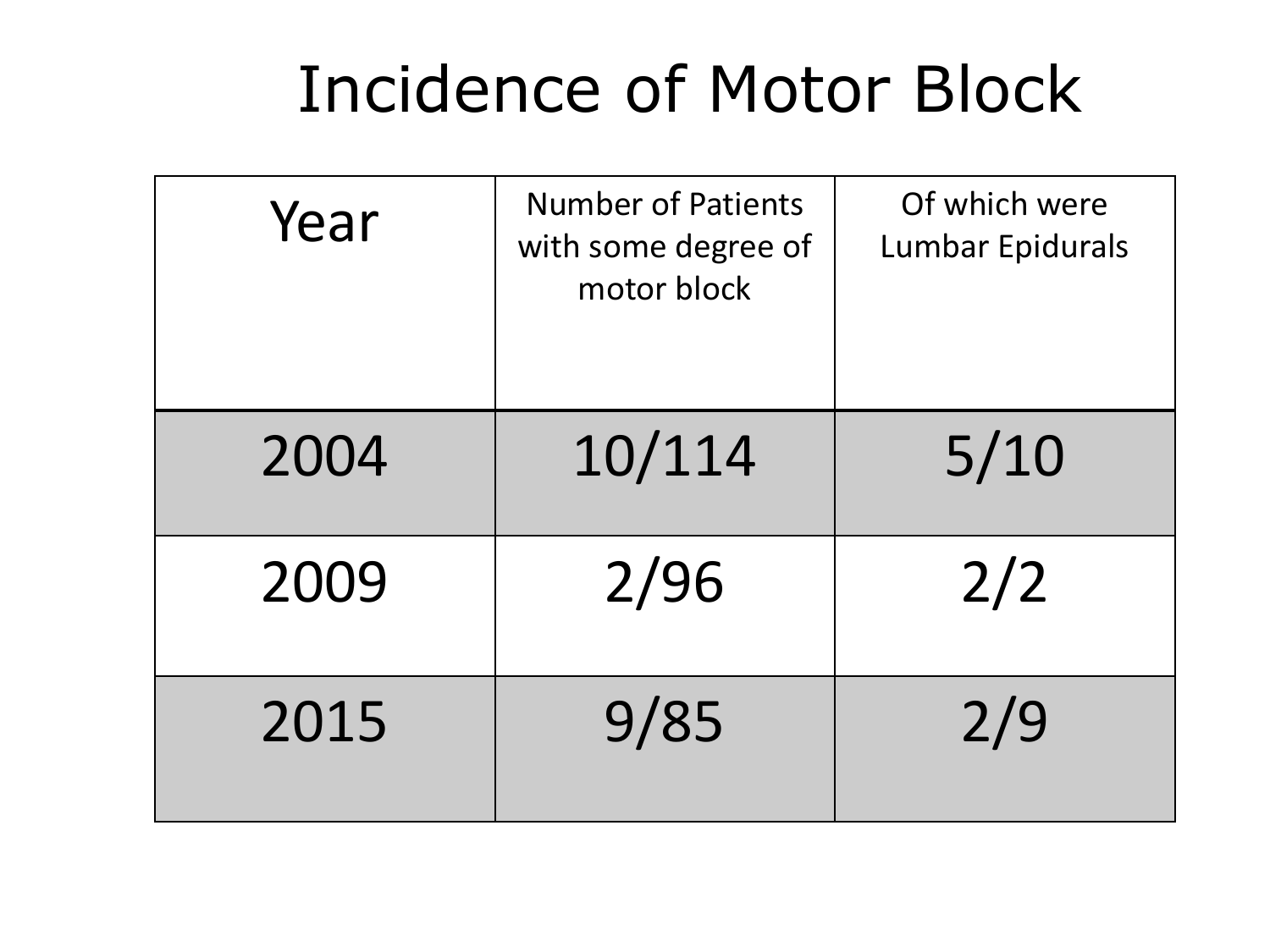

# 2015 Motor Block

#### 9.4% (9/85) had incidence of some motor block

#### **Score 1** (Just able to flex knees and toes)

- 2 patients had lumbar epidurals
- 4 patients had low thoracic Epidurals T11 12
- the above 6 patients motor block improved first day post op

#### **Score 2** (Unable to flex knees)

• 2 patients - both sited T10-11. Improved first day post op.

#### **Score 3** (Unable to flex knees or feet)

• 1 patient – Post AAA repair. MRI scan – no epidural lesion – thought to be surgically related. Numbness gradually improved.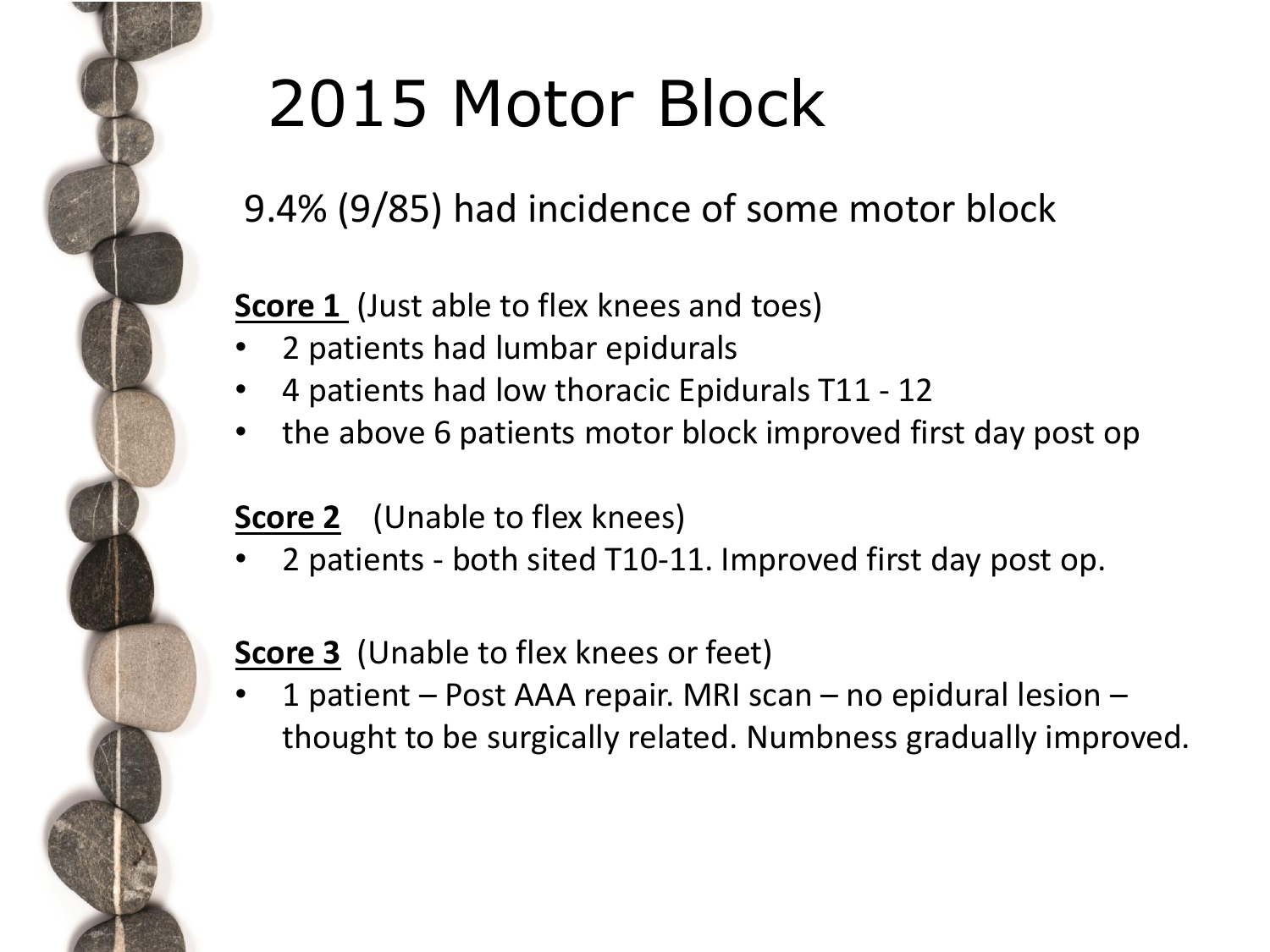# Epidural Satisfaction Ratings



% of patients % of patients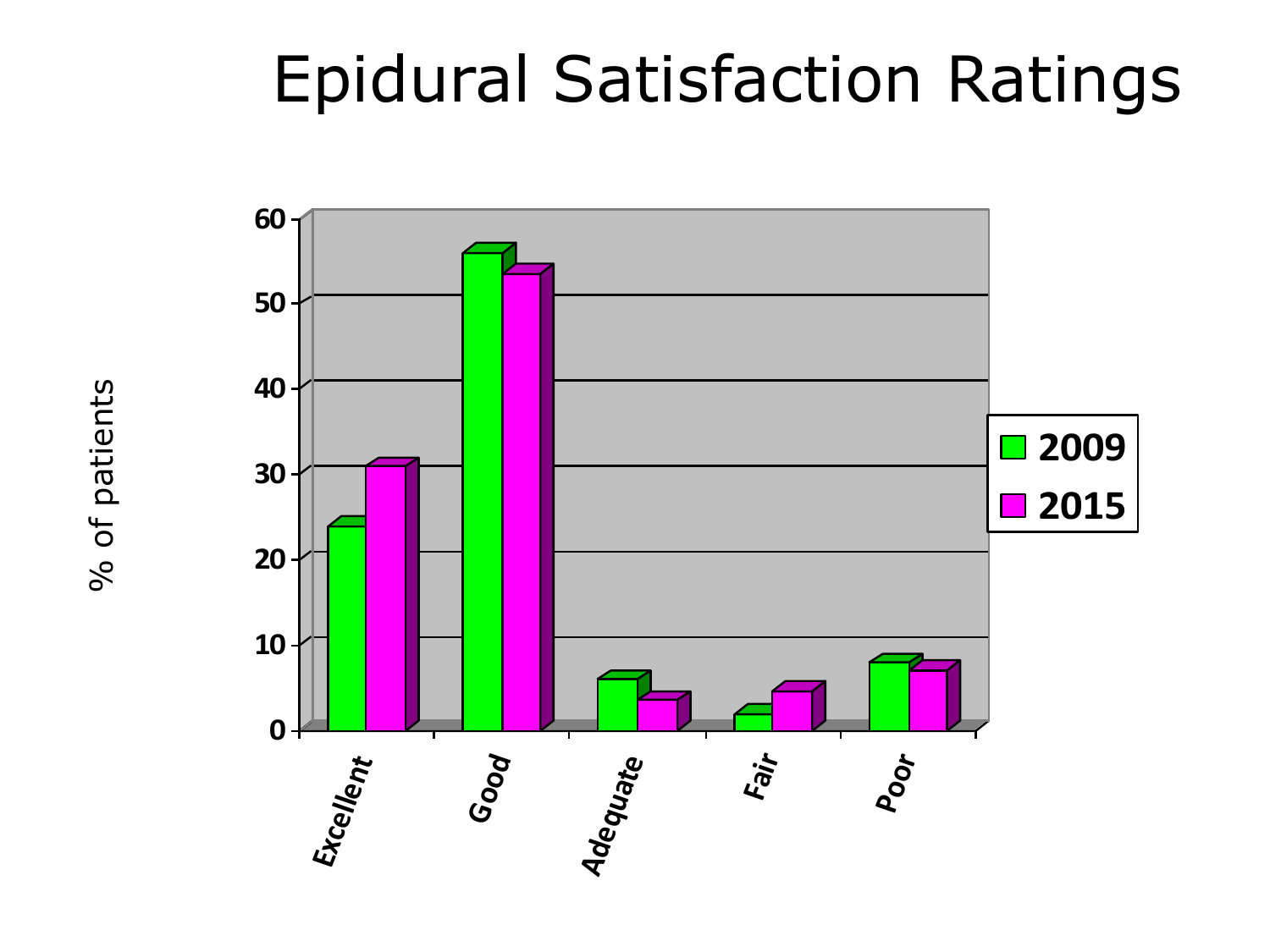## Epidurals cannot be nursed on a general ward because…

• Staff on the Ward are not adequately trained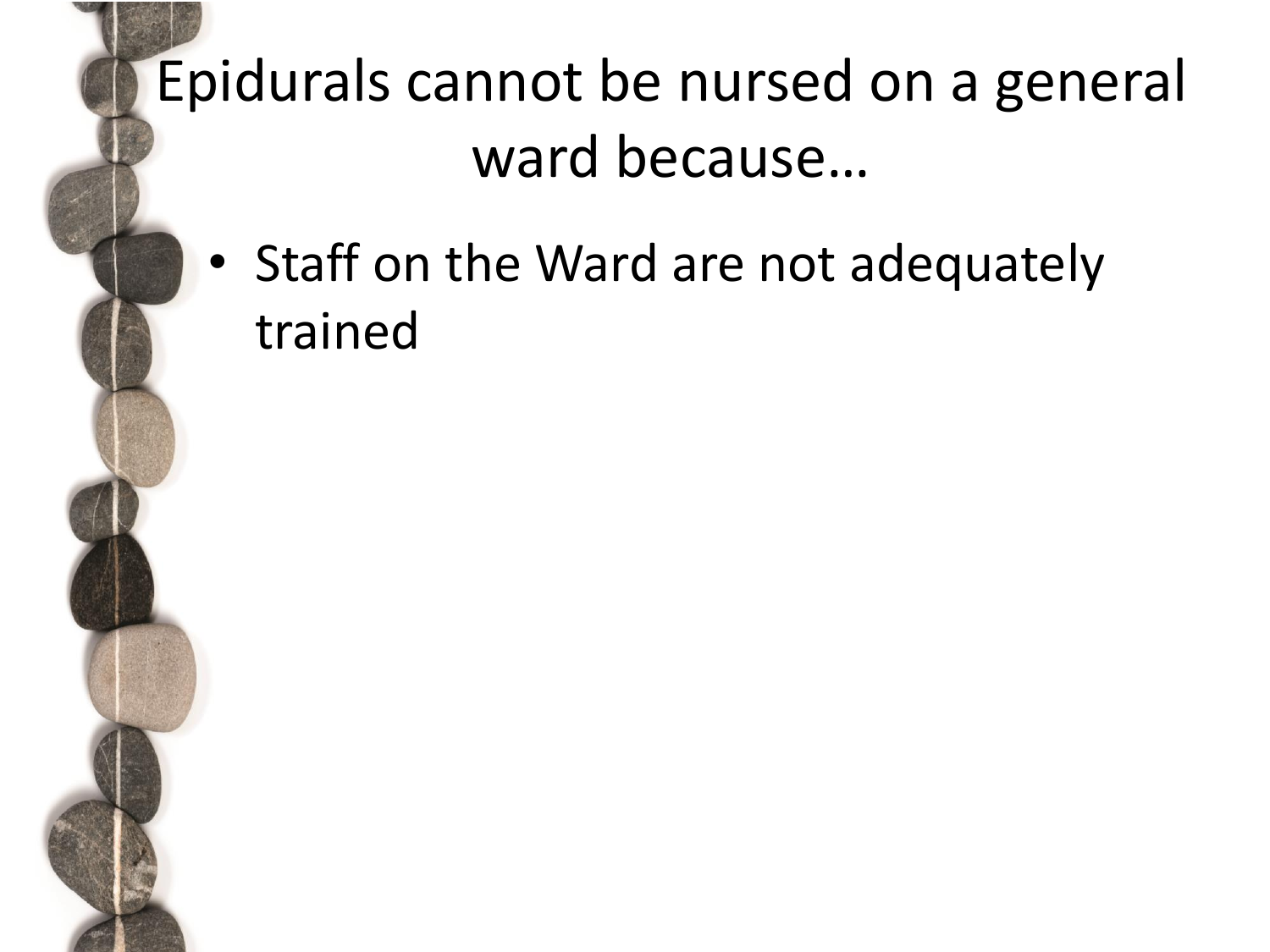

# Staff Training

- 2 half day training sessions including pump competencies
- Pre reg nurses
- Post reg nurses
- Pain Placement York University Nursing students
	- Spoke placement
- Hull York Medical School
- Link nurse system
- Visible presence on the wards.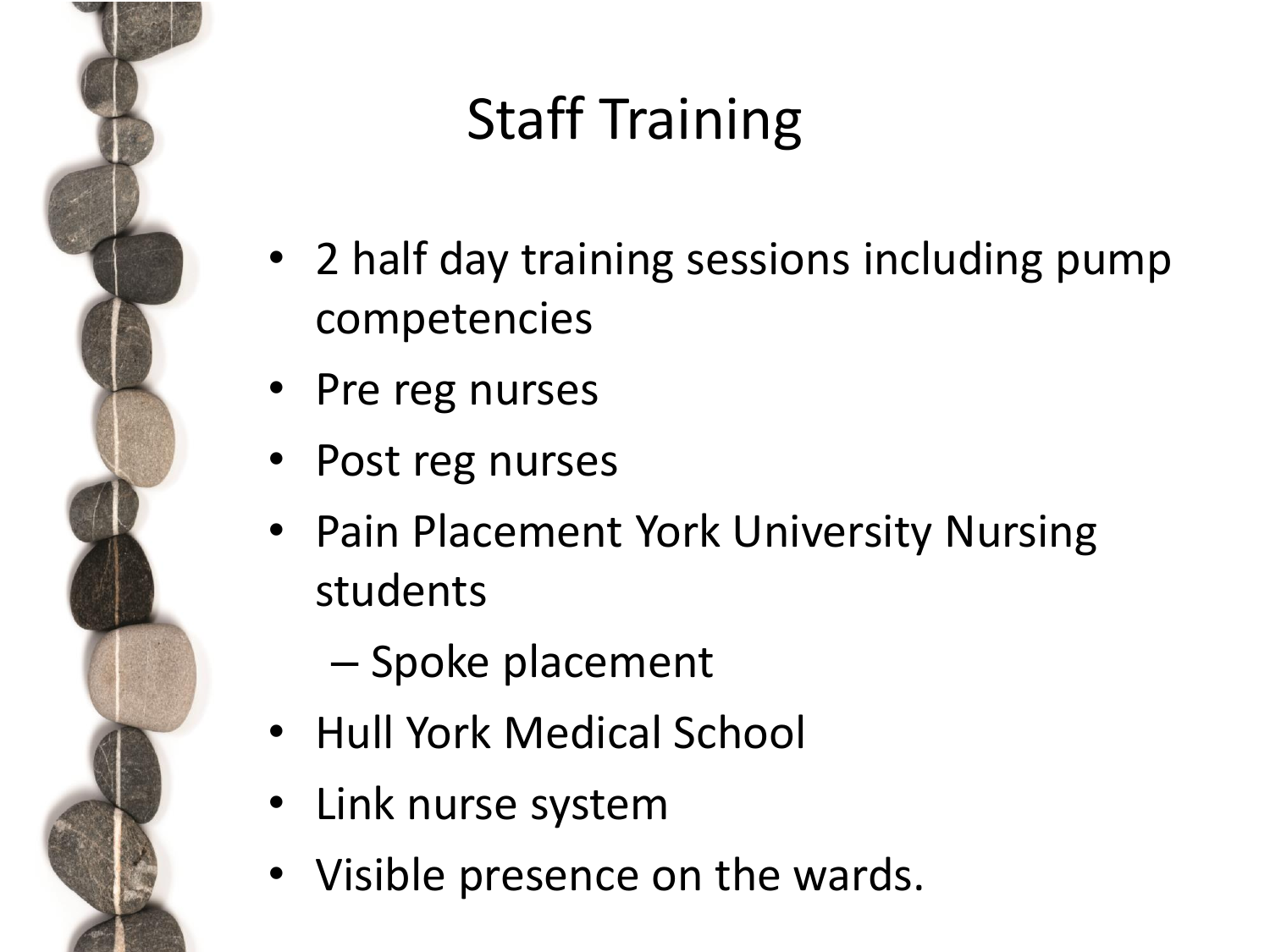### In summary Epidurals can be nursed on a general ward if……..

- Designated personnel
	- Nurse led 7 day service – Consultant support and out of hours cover
	- Experienced staff with Acute and Chronic roles and NMP
- Adequate Competency based Training
	- Anaesthetists
	- Nurses
- Use Standardised equipment and drugs
	- Dedicated pumps and prefilled drugs
- Appropriate Documentation
	- Policies and protocols
	- Monitoring forms
- Continuing CPD Audit of the Service to implement changes in practice
	- 3 monthly
	- 5 yearly